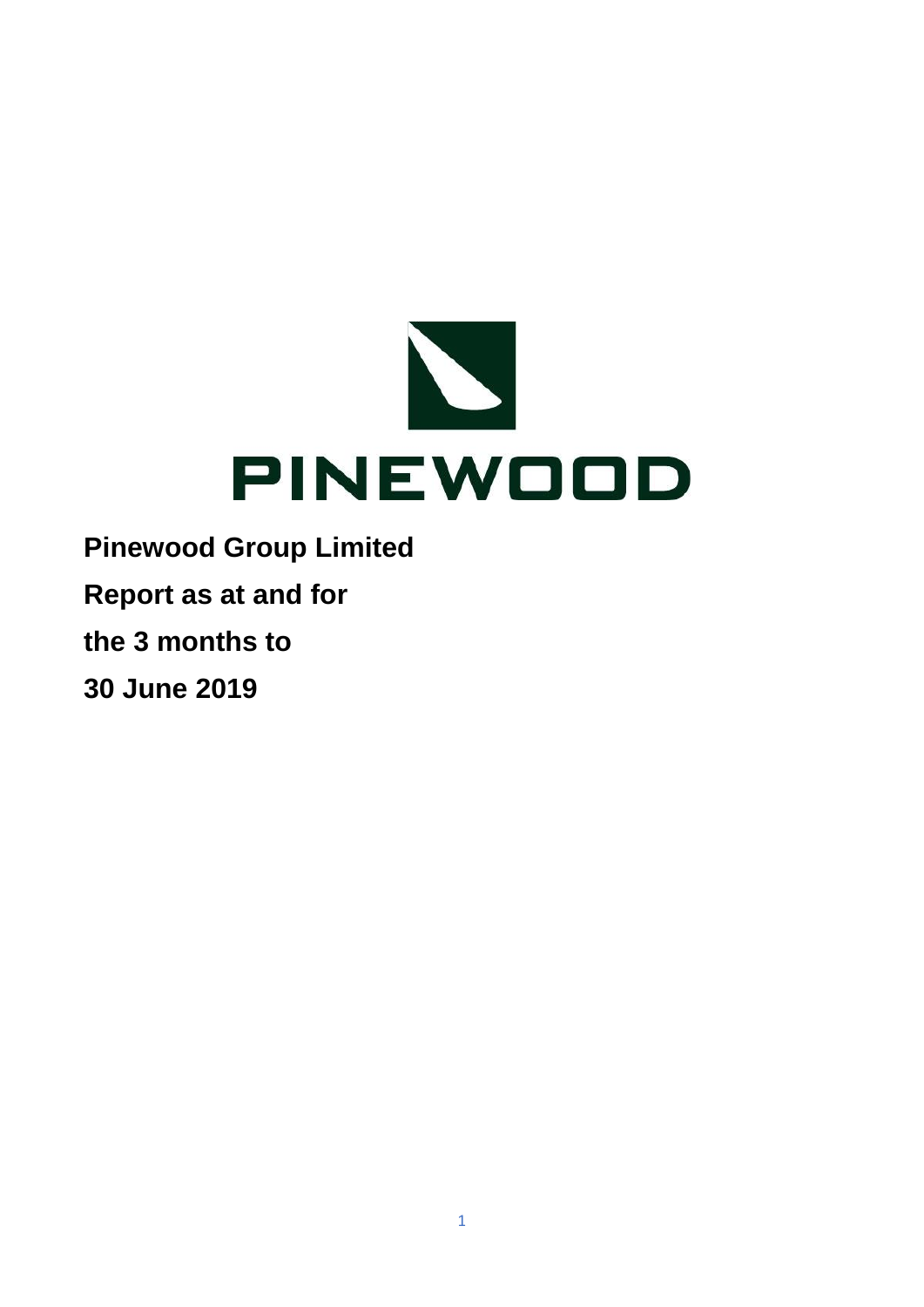## **First quarter highlights**

## **Operational and industry highlights**

Demand for production space continues to exceed capacity at Pinewood and Shepperton, thereby supporting our ongoing expansion at Pinewood East Phase II.

- Stage occupancy of 100% in the Q1 2019/20 at our UK studios, compared with 98% in Q1 2018/19.
- Total film production spend in the UK in the 12 months to June 2019 was £1.9 billion, which is consistent with the 12 months to June 2018.

## **Strategic highlights**

A number of strategic initiatives were completed over Q1 2019/20:

- Netflix: The Group agreed a multi-year contract with Netflix to create a dedicated production hub at Shepperton Studios featuring 14 sound stages, workshops and office space. The contract, which starts in October 2019, will increase occupancy and profitability of the studio.
- Shepperton Masterplan: Formal outline planning permission for the improvement and expansion of Shepperton Studios was issued by Spelthorne Borough Council on 4 July 2019. Detailed design of the scheme is underway.
- Pinewood East Phase II: Construction of c. 200,000 sq. ft. of production accommodation remains on time and on budget. Sir Robert McAlpine, the contractor, started work in August 2018 and completion is expected in autumn 2019.
- Malaysia: The Group's involvement in the Malaysian studio came to a close in July 2019, by mutual agreement.

## **Financial highlights**

The table below provides an overview of key performance indicators for the period:

|                                | 3 months<br>ended 30<br><b>June 2019</b><br>£'000 | 3 months<br>ended 30<br><b>June 2018</b><br>£'000 | Year ended<br>31 March<br>2019<br>£'000 | Year ended<br>31 March<br>2018<br>£'000 |
|--------------------------------|---------------------------------------------------|---------------------------------------------------|-----------------------------------------|-----------------------------------------|
| Revenue <sup>*</sup>           | 23,306                                            | 22,567                                            | 85,928                                  | 79,690                                  |
| <b>Adjusted EBITDA</b>         | 13,807                                            | 12,040                                            | 44,672                                  | 42,338                                  |
| Adjusted EBITDA margins        | 59.2%                                             | 53.4%                                             | 52.0%                                   | 53.1%                                   |
| Cash generated from operations | 9,624                                             | 19,528                                            | 52,748                                  | 23,624                                  |
| Capital expenditure**          | (18,699)                                          | (2,754)                                           | (42,077)                                | (6, 399)                                |
| Adjusted net debt              | (224, 810)                                        | (196,229)                                         | (210, 257)                              | (207, 681)                              |

\* Revenue in the year to 31 March 2018 excludes the ceased Media Investment segment

\*\* Capital expenditure represents the total purchase of property, plant and equipment, purchase of intangible assets, investment in joint ventures and repayments from joint ventures, net of proceeds from disposal of property, plant and equipment, as disclosed in the cash flow statement

## *Turnover*

Turnover increased by £0.7 million or 3% to £23.3 million (Q1 2018/19: £22.6 million). UK studios saw increased revenues, with 100% stage occupancy in the quarter (Q1 2018/19: 98%), higher occupancy in other production accommodation and an increase in the overall rate-card. Partially offsetting this strong performance in UK studios, was lower income from the resale of certain contracted bookings and a reduction in revenue from Picture Services, part of the post-production business. Following this decline in revenue, the Group consulted on Picture Services and made the decision to phase out activities in this area.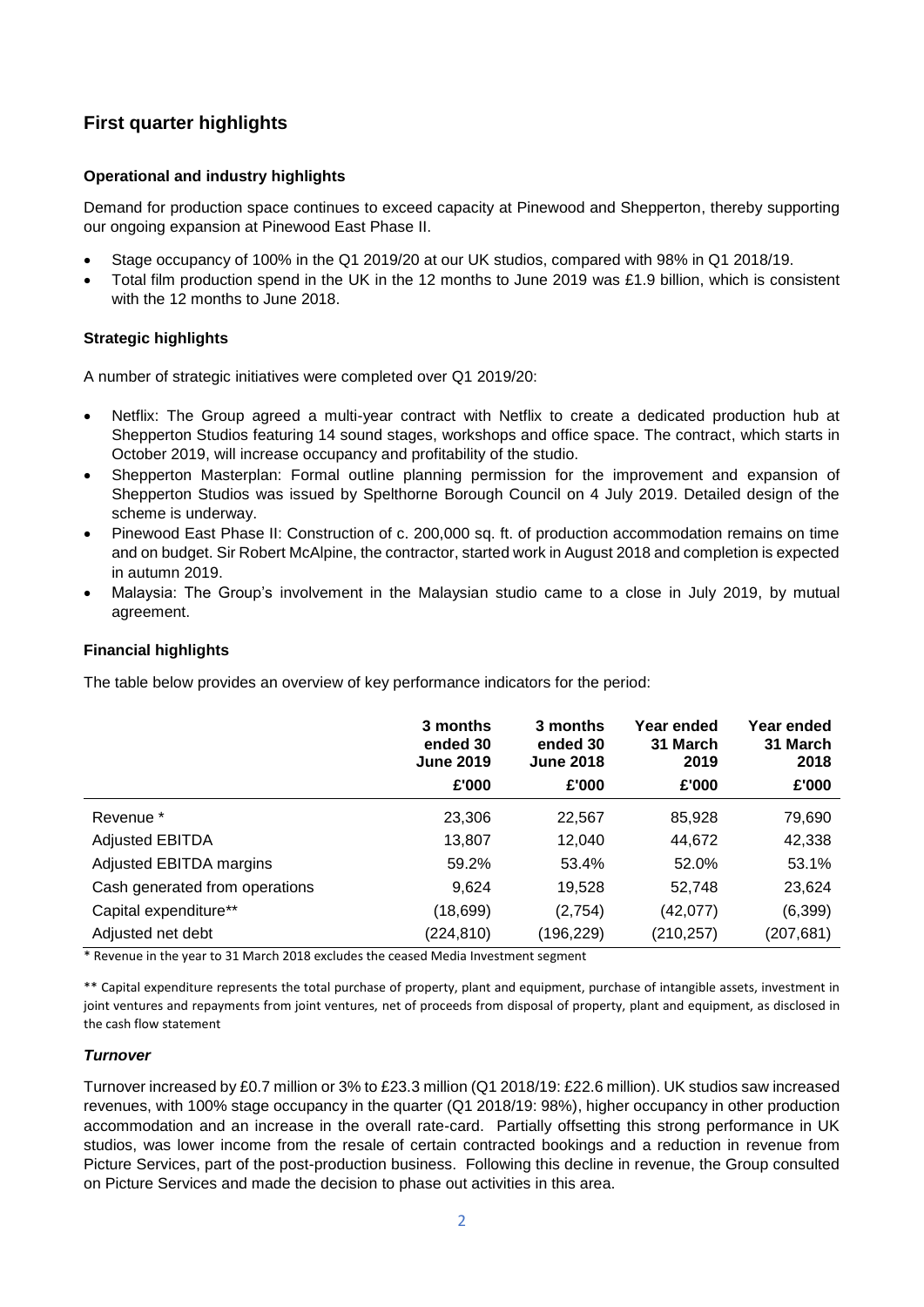## *Adjusted EBITDA*

Adjusted EBITDA increased to £13.8 million (Q1 2018/19: £12.0 million) due to (i) the increase in revenue commented above, coupled with (ii) an improvement in gross margins by 2.9ppt to 59.3% (Q1 2018/19: 56.4%) reflecting the growth in UK studio activity and revenues, quarter on quarter, (iii) an improvement in occupancy levels at our joint venture in Atlanta, which is reflected in the results for the quarter, reduced by (iv) one-off legal and professional fees incurred in relation to the multi-year contract which the Group signed with Netflix to create a dedicated production hub at Shepperton Studios.

## *Reconciliation of profit on ordinary activities after taxation to adjusted EBITDA*

|                                                                                    | 3 months<br>ended 30<br><b>June 2019</b><br>£'000 | 3 months<br>ended 30<br><b>June 2018</b><br>£'000 | Year ended<br>31 March<br>2019<br>£'000 | Year ended<br>31 March<br>2018<br>£'000 |
|------------------------------------------------------------------------------------|---------------------------------------------------|---------------------------------------------------|-----------------------------------------|-----------------------------------------|
| Profit on ordinary activities after taxation                                       | 7,717                                             | 6,288                                             | 21,321                                  | 24,358                                  |
| Net Interest payable                                                               | 1,615                                             | 1,517                                             | 6,200                                   | 2,294                                   |
| Tax charge on profit on ordinary activities<br>Depreciation of property, plant and | 2,034                                             | 1,951                                             | 6,059                                   | 5,905                                   |
| equipment                                                                          | 2,222                                             | 2,147                                             | 8,707                                   | 8,811                                   |
| Amortisation of goodwill                                                           | 140                                               | 140                                               | 560                                     | 560                                     |
| <b>Exceptional items</b>                                                           | 79                                                | ٠                                                 | 873                                     | (549)                                   |
| Operating loss from Media Investment<br>(Gain)/Loss on disposal of property, plant |                                                   |                                                   |                                         | 905                                     |
| and equipment                                                                      |                                                   | (3)                                               | 952                                     | 54                                      |
| <b>Adjusted EBITDA</b>                                                             | 13,807                                            | 12,040                                            | 44,672                                  | 42,338                                  |

## *Cash flow and capital expenditure*

Cash generated from operations decreased to £9.6 million from £19.5 million in Q1 2018/19. Whilst cash flow from operating activities before changes in working capital improved by £0.9 million in the quarter, there has been a change in working capital caused by the timing of receipts from some of our leases around the financial year end dates. FY 2018/19 saw the early receipt of amounts which were due in April 2019 in respect of FY 2019/20.

Capital expenditure increased to £18.7 million from £2.8 million in Q1 2018/19, principally reflecting our continuing development of Pinewood East Phase II.

## *Adjusted Net debt and liquidity*

Adjusted net debt as at 30 June 2019 stood at £224.8 million with a cash balance of £25.3 million and the remaining balance of our asset financing of £0.1 million. Adjusted net debt at 31 March 2019 was £210.3 million with a cash balance of £39.9 million and asset financing of £0.2 million.

## **Paul Golding, CEO, commented**

Pinewood and Shepperton, our UK studios, have made a good start to the year with performance in line with expectations. The signing of the Netflix contract, which starts in October of this year, will improve profitability whilst significantly reducing the risk of the business. Overall, the outlook for the Group is positive.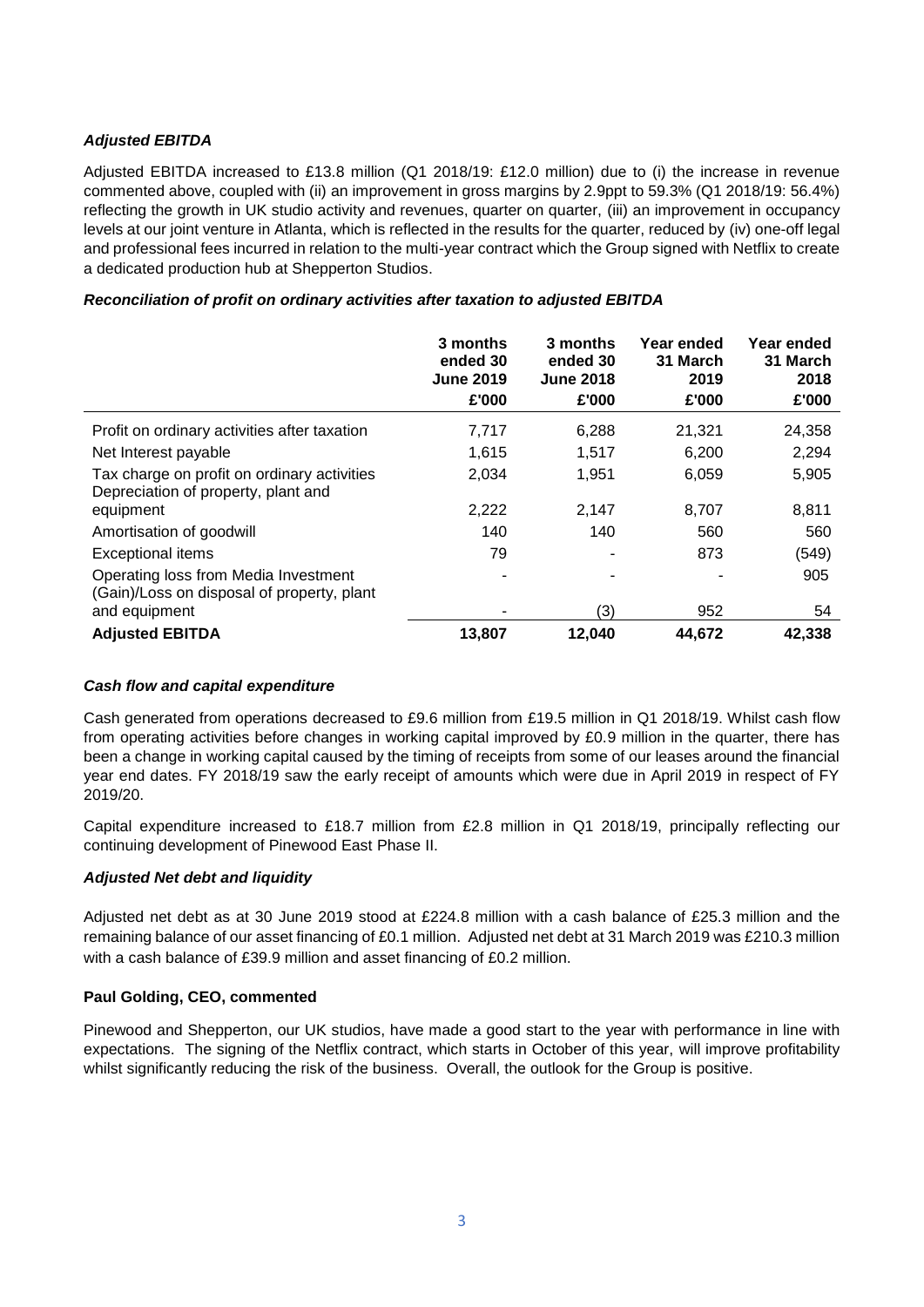#### **General information**

Pinewood is the leading independent provider of the real estate that is required for the production of film and television content. Founded in 1936 and headquartered in the United Kingdom, Pinewood owns premium, large-scale facilities also known as studios, for hosting film, television and other media productions. Our freehold studios are located in prime locations near London and make Pinewood a preferred choice for major film production companies, including Disney, Universal Studios and Warner Bros. Pinewood branded studios have hosted over 2,000 films, among them 158 Oscar winners, 215 BAFTA winners and numerous blockbuster film productions with budgets of over \$100.0 million.

#### **Presentation of financial information**

Unless otherwise indicated, the financial information presented in this report is the historical consolidated financial information of the Group.

This report includes or derives information from the following financial sources:

- The unaudited consolidated financial information of the Group as of and for the 3 months ended 30 June 2019 ("Q1 2019/20", "Q1 FY20"), and the comparative period as of and for the 3 months ended 30 June 2018 ("Q1 2018/19" or "Q1 FY19"), prepared in accordance with FRS 102.
- The audited consolidated financial information of the Group as of and for the year ended 31 March 2019 ("FY 2018/19") is prepared in accordance with FRS 102. The financial year for the Group runs from 1 April following the previous financial year end to 31 March each calendar year.

#### **Further information for the noteholders**

This interim report was prepared in accordance with the indenture dated 13 December 2017 among Pinewood Finco PLC, as issuer, the guarantors named therein, Deutsche Trustee Company Limited, as Trustee, and Deutsche Bank AG London Branch, as security agent and as paying agent.

This interim report may include forward-looking statements. All statements other than statements of historical fact included in this interim report, including those regarding the Group's financial position, business and acquisition strategy, plans and objectives of management for future operations are forward-looking statements. Such forward-looking statements involve known and unknown risks, uncertainties and other factors which may cause the out-turned results, performance or achievements of the Group, or industry results, to be materially different from any future results, performance or achievements expressed or implied by such forward-looking statements.

Such forward-looking statements are based on numerous assumptions regarding the Group's present and future business strategies and the environment in which the Group will operate in the future. Many factors could cause the out-turned results, performance or achievements to differ materially from those in the forward-looking statements. Forward-looking statements should, therefore, be construed in light of such risk factors and undue reliance should not be placed on forward-looking statements. These forward-looking statements speak only as of the date of this interim report. The Group expressly disclaims any obligations or undertaking, except as required by applicable law and regulations to release publicly any updates or revisions to any forward-looking statement contained herein to reflect any change in the Group's expectations with regard thereto or any changes in events, conditions or circumstances on which any such statement is based.

The financial results presented in this presentation are preliminary and may change. This financial information includes calculations or figures that have been prepared internally by management and have not been reviewed or audited by our independent chartered accounting firm. There can be no assurance that the Group's actual results for the period presented herein will not differ from the preliminary financial data presented herein and such changes could be material. This preliminary financial data should not be viewed as a substitute for full financial statements prepared in accordance with FRS 102 and is not necessarily indicative of the results to be achieved for any future periods. This preliminary financial information, and previously reported amounts, could be impacted by the effects of further review by the Board of Directors.

#### **Use of non-FRS 102 financial information**

This interim report contains certain non-UK GAAP and non-IFRS financial measures and ratios, including, Adjusted EBITDA, Adjusted EBITDA margin, cash conversion, and certain other measures (collectively, "**Non-GAAP Measures**") that are not required by, or presented in accordance with UK GAAP, IFRS or the accounting measures of any other jurisdiction.

In this interim report, "Adjusted EBITDA" is calculated as profit on ordinary activities before interest receivable and similar income, interest payable and similar charges, tax credit/charge on profit on ordinary activities, depreciation of property, plant and equipment, depreciation of investment property, impairment of long-term assets, amortisation of goodwill, amortisation of long-term assets, exceptional items, operating loss attributable to Media Investment (ceased) and gain/loss on disposal of property, plant and equipment.

In this interim report, "Adjusted EBITDA margin" is calculated as Adjusted EBITDA (which includes the impact of income from participating interests and based on financial statements prepared in accordance with UK GAAP) divided by turnover (excluding Media Investment (ceased)) (which does not include the impact of income from participating interests).

In this interim report, "adjusted net debt" is calculated as debt net of cash balances, ignoring the unamortised loan issue costs.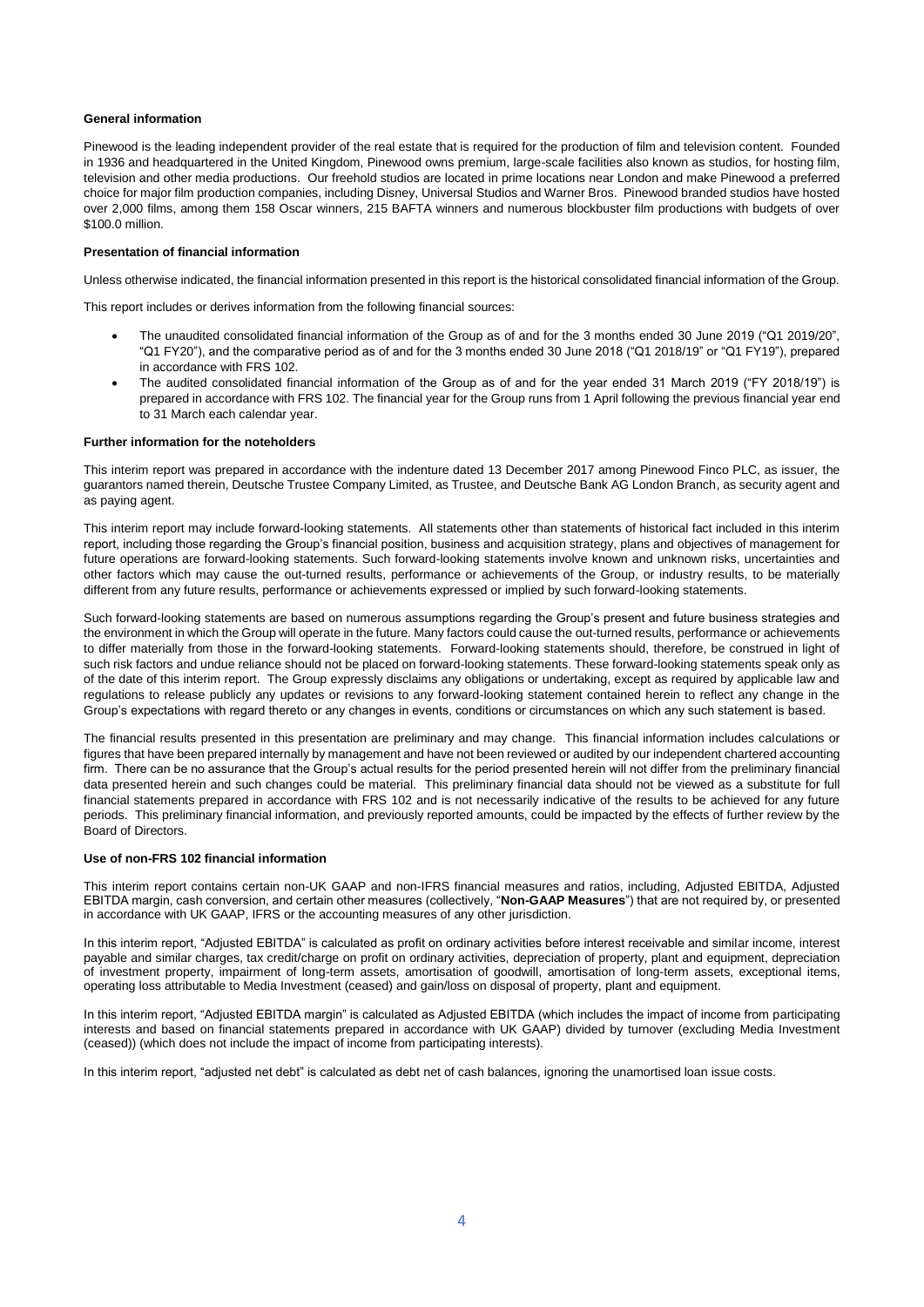## **Financial update**

## **First Quarter 2019/20 compared with First Quarter 2018/19**

## *Turnover*

Turnover increased by £0.7 million or 3% to £23.3 million (Q1 2018/19: £22.6 million). UK studios saw increased revenues, with 100% stage occupancy in the quarter (Q1 2018/19: 98%), higher occupancy in other production accommodation and an increase in the overall rate-card. Partially offsetting this strong performance in UK studios, was lower income from the resale of certain contracted bookings and a reduction in revenue from Picture Services, part of the post-production business. Following this decline in revenue, the Group consulted on Picture Services and made the decision to phase out activities in this area.

## *Cost of sales*

Cost of sales expenditure decreased by c. £0.4 million to £9.5 million (Q1 2018/19: £9.8 million), primarily due to lower subcontractor costs in our post-production business, releases of certain debtor provisions in the quarter following receipt of cash, which was partially offset by higher costs of facilities maintenance.

## *Gross profit*

Gross profit increased by £1.1 million to £13.8 million (Q1 2018/19: £12.7 million) for the reasons set out above. Gross margin increased by 2.9ppt to 59.3% (Q1 2018/19: 56.4%) reflecting the growth in UK studio activity and revenues, quarter on quarter.

## *Selling and distribution costs*

Selling and distribution costs remained level with the prior year at £0.5 million.

## *Administrative expenses*

Administration expenses includes both recurring expenses and exceptional items. Total administrative expenses increased by 15% or £0.3 million to £2.0 million (Q1 2018/19: £1.7 million), with £0.1 million of the increase due to an exceptional restructuring cost of our post-production services business. The remaining increase included one-off legal and professional fees, together with some savings in other areas. The professional fees were incurred in relation to the multi-year contract the Group signed with Netflix to create a dedicated production hub at Shepperton Studios.

## *Operating profit*

Operating profit before exceptional items increased by £0.9 million to £11.4 million and delivered an operating profit margin before exceptional items of 49.0% (Q1 2018/19: 46.5%).

## *Income from participating interests*

Following improving occupancy at our joint venture's Atlanta Studios, the business delivered a marginally positive result in the quarter (Q1 2018/19: £0.7 million loss).

## *Interest receivable and similar income*

Interest receivable and similar income remained level with Q1 2018/19 at £1.4 million, with the loan to the Group's parent company having been in place since December 2017.

## *Interest payable and similar charges*

Interest payable and similar charges increased slightly to £3.1 million (Q1 2018/19: £2.9 million (\*\*\*) ), with higher costs in relation to our derivative financial instruments.

## *Tax charge on profit on ordinary activities*

The tax charge on profit on ordinary activities increased by £0.1m to £2.0 million (Q1 2018/19: £1.9 million (\*\*\*) ), and an effective tax rate of 20.9% (Q1 2018/19: 23.7%). The prior year period included a higher level of nonallowable expenses and unrelieved tax losses.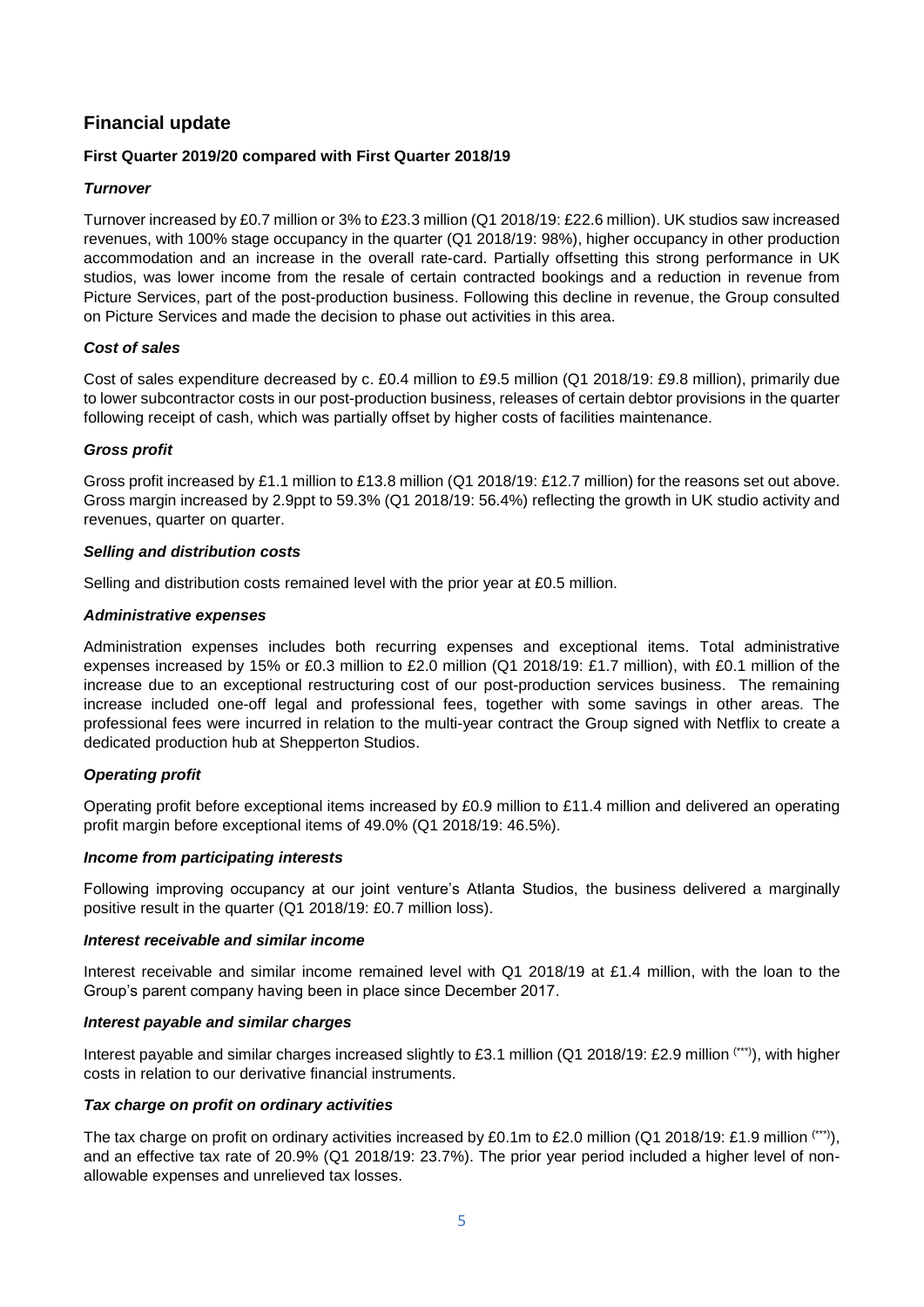## **Liquidity and capital resources**

## *Cash flow*

The cash balance at the end of Q1 2019/20 was £25.3 million compared with a balance of £39.9 million at 31 March 2019 and £54.3 million at the end of Q1 2018/19. The movement in cash since year end 2018/19 is attributable to a cash outflow of £14.7 million and a foreign exchange gain on cash balances of £0.1 million.

The cash outflow of £14.7 million in Q1 2019/20 compares with an increase in cash of £11.3 million in Q1 2018/19. This quarter on quarter change principally reflects the non-recurrence in working capital benefits received in Q1 2018/19, together with increased capital expenditure as the Group continues the strategic improvement and expansion of its UK studios.

## *Net cash inflow from operating activities*

Net cash flow from operating activities decreased by c. £10.9 million to a £4.1 million inflow (Q1 2018/19: £14.9 million inflow). Whilst the quarter shows a £0.9 million improvement in cash flows from operating activities before changes in working capital, £10.5 million of customer receivables due in Q1 2019/20 were received early in March 2019, just before the start of the year, whereas the prior year saw a similar level of customer receivables being received in April 2018. In addition, corporation tax paid has increased quarter on quarter by £0.7 million, as Q1 2017/18 saw the recognition by HMRC of an overpayment of corporation tax in a previous year.

## *Net cash outflow from investing activities*

Net cash outflow from investing activities was £18.7 million compared with £2.8 million in Q1 2018/19. This increase was principally driven by payments in relation to the development of Pinewood East Phase II, together with the Group's real estate optimisation activities.

## *Net cash flow from financing*

Net cash outflow from financing was £0.1 million (Q1 2018/19: £0.9 million). Q1 2018/19 included cash spend for loan issue fees in relation to the refinancing in December 2017.

## Note

\*\*\* Financial information in relation to Q1 2017/18 has been adjusted since it was reported, as follows:

- Interest payable decreased from c. £3,171,000 to c. £2,910,000, reflecting the recapitalisation of revolving credit facility fees which had been incorrectly unwound to the Statement of Comprehensive Income.
- Tax on profit on ordinary activities increased from c. £1,595,000 charge to c. £1,951,000 charge, reflecting a correct allocation of the tax charge for the year to Q1, and the tax associated with the interest payable adjustment above.

These amounts were correctly reflected in the full year results reported for the year to 31 March 2018.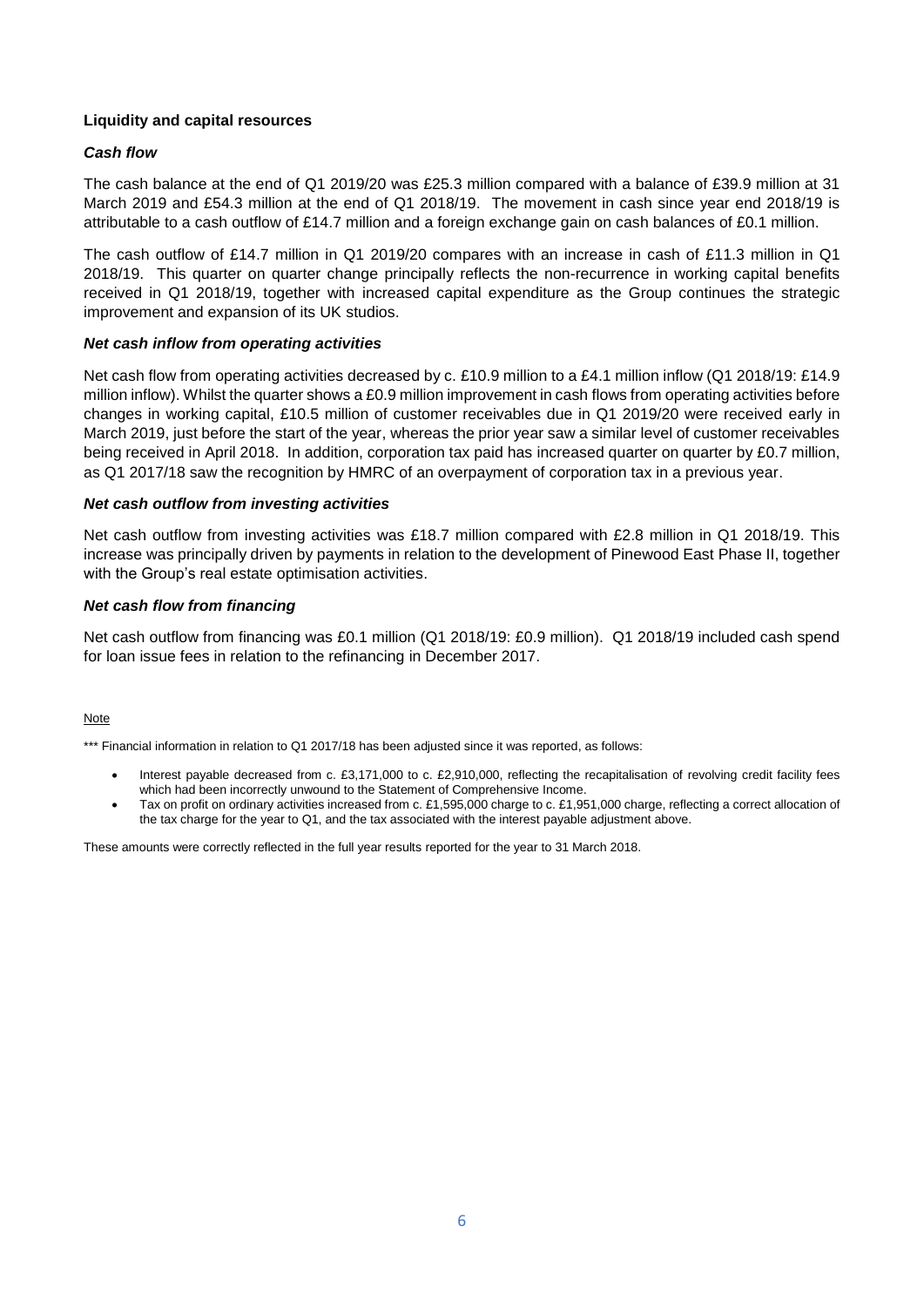## **Interim condensed consolidated financial statements**

Period ended 30 June 2019

Company Registration Number: 03889552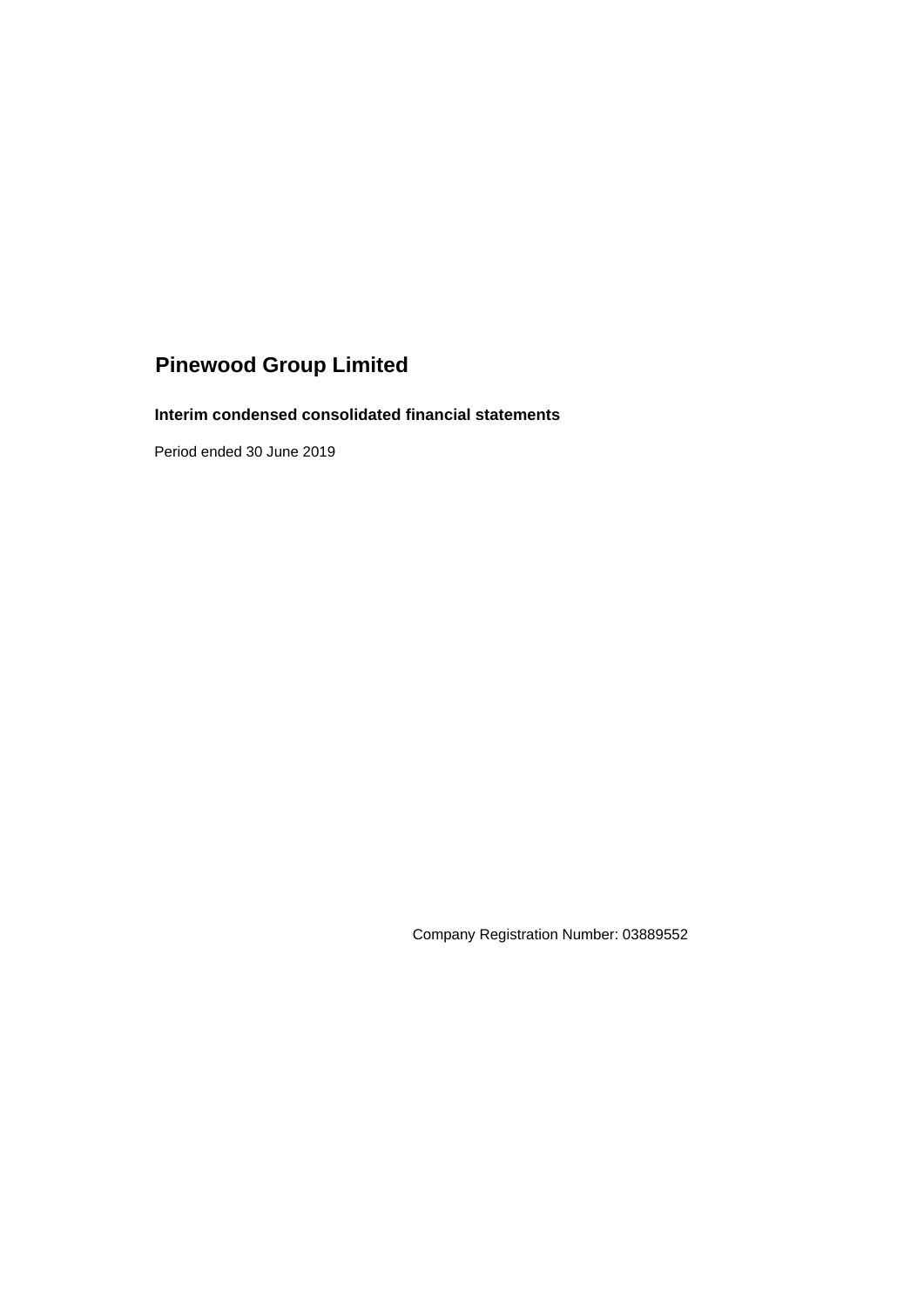#### **Condensed Group Statement of Comprehensive Income**

for the three months to 30 June 2019

|                                                                                      | <b>Notes</b>   | 3 month period<br>ended 30 June 2019<br>£'000 | 3 month period<br>ended 30 June 2018<br>£'000 | Year ended<br>31 March 2019<br>£'000 |
|--------------------------------------------------------------------------------------|----------------|-----------------------------------------------|-----------------------------------------------|--------------------------------------|
| <b>Turnover</b>                                                                      | $\mathbf{1}$   | 23,306                                        | 22,567                                        | 85,928                               |
| Cost of Sales                                                                        |                | (9, 485)                                      | (9, 842)                                      | (40, 956)                            |
| <b>Gross profit</b>                                                                  |                | 13,821                                        | 12,725                                        | 44,972                               |
| <b>Distribution costs</b>                                                            |                | (499)                                         | (510)                                         | (1,717)                              |
| Administrative expenses<br>Recurring activities<br><b>Exceptional items</b>          | $\overline{2}$ | (1,905)<br>(79)                               | (1,728)                                       | (7, 388)<br>(873)                    |
| Total administrative expenses                                                        |                | (1,984)                                       | (1,728)                                       | (8, 261)                             |
| <b>Operating profit</b>                                                              | 3              | 11,338                                        | 10,487                                        | 34,994                               |
| Comprising:<br>Operating profit before exceptional items<br><b>Exceptional items</b> | $\overline{2}$ | 11,417<br>(79)<br>11,338                      | 10,487<br>10,487                              | 35,867<br>(873)<br>34,994            |
| Income / (loss) from<br>participating interests                                      |                | 28                                            | (731)                                         | (1, 414)                             |
| Interest receivable and<br>similar income                                            | 4              | 1,437                                         | 1,393                                         | 5,679                                |
| Interest payable and<br>similar charges                                              | 5              | (3,052)                                       | (2,910)                                       | (11, 879)                            |
| Profit on ordinary activities before<br>taxation                                     |                | 9,751                                         | 8,239                                         | 27,380                               |
| Tax on profit on ordinary<br>activities                                              | 6              | (2,034)                                       | (1,951)                                       | (6,059)                              |
| Profit on ordinary activities after<br>taxation                                      |                | 7,717                                         | 6,288                                         | 21,321                               |
| Other comprehensive income                                                           |                |                                               |                                               |                                      |
| Exchange differences on translation of foreign operations<br>on consolidation        |                | 475                                           | 728                                           | 809                                  |
| Total comprehensive income for the period                                            |                | 8,192                                         | 7,016                                         | 22,130                               |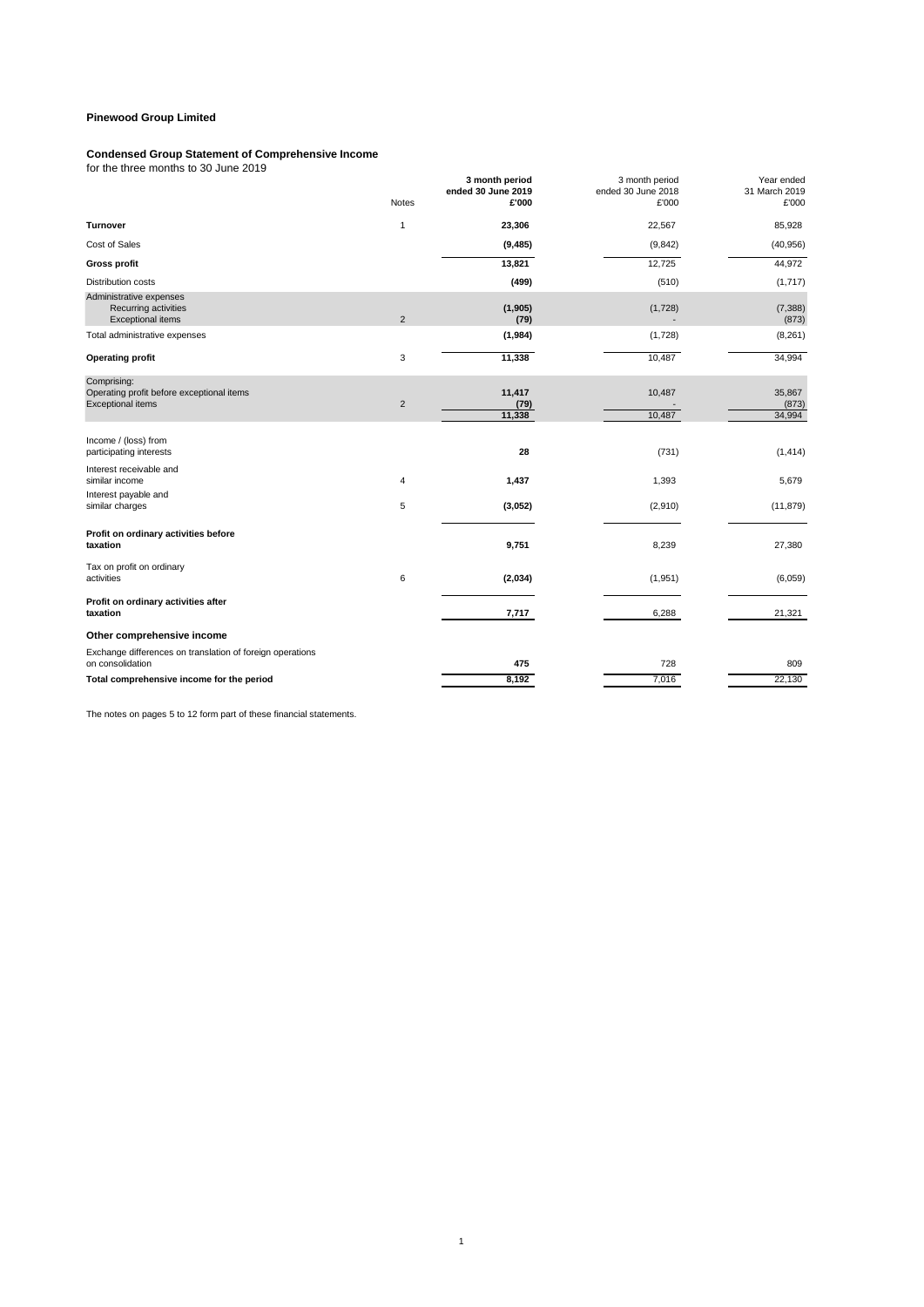#### **Condensed Group Statement of Financial Position**

as at 30 June 2019

|                                       | Notes | 30-Jun-19 | 30-Jun-18 | 31-Mar-19           |
|---------------------------------------|-------|-----------|-----------|---------------------|
|                                       |       | £'000     | £'000     | £'000               |
| <b>Assets</b>                         |       |           |           |                     |
| <b>Non-current assets</b>             |       |           |           |                     |
| Intangible assets                     | 7     | 5,117     | 3.784     | 4,622               |
| Property, plant and equipment         | 8     | 284,162   | 233,691   | 266,876             |
| Interests in joint ventures           |       | 13,697    | 11,879    | 13,308              |
| Other investments                     | 9     | 1,680     | 1,680     | 1,680               |
| Trade and other receivables           | 11    | 135,734   | 130,357   | 134,369             |
|                                       |       | 440,390   | 381,391   | 420,855             |
| <b>Current assets</b>                 |       |           |           |                     |
| Inventories                           |       | 61        | 67        | 36                  |
| Trade and other receivables           | 11    | 16,439    | 17,750    | 14,156              |
| Cash and cash equivalents             | 12    | 25,300    | 54,320    | 39,914              |
|                                       |       | 41,800    | 72,137    | 54,106              |
| <b>Total assets</b>                   |       | 482,190   | 453,528   | 474,961             |
| <b>Equity and liabilities</b>         |       |           |           |                     |
| Share capital                         | 13    | 5,741     | 5,741     | 5,741               |
| Share premium                         |       | 76,696    | 76.696    | 76,696              |
| Capital redemption reserve            |       | 135       | 135       | 135                 |
| Merger reserve                        |       | 348       | 348       | 348                 |
| <b>Translation reserve</b>            |       | 2,070     | 1,514     | 1,595               |
| Retained earnings                     |       | 94,315    | 71,565    | 86,598              |
| Total equity                          |       | 179,305   | 155,999   | 171,113             |
| <b>Non-current liabilities</b>        |       |           |           |                     |
| Interest-bearing loans and borrowings | 15    | 244,579   | 244,150   | 246,677             |
| Derivative financial instruments      | 16    | 2,396     | 1,879     | 2,206               |
| Deferred tax liabilities              | 6     | 3,208     | 3,151     | 3,233               |
|                                       |       | 250,183   | 249,180   | 252,116             |
| <b>Current liabilities</b>            |       |           |           |                     |
| Interest-bearing loans and borrowings | 15    | 110       |           | 171                 |
| Trade and other payables              | 17    | 52,592    | 48,349    | 51,561              |
|                                       |       | 52,702    | 48,349    | $\overline{51,732}$ |
| <b>Total liabilities</b>              |       | 302,885   | 297,529   | 303,848             |
| <b>Total equity and liabilities</b>   |       | 482,190   | 453.528   | 474.961             |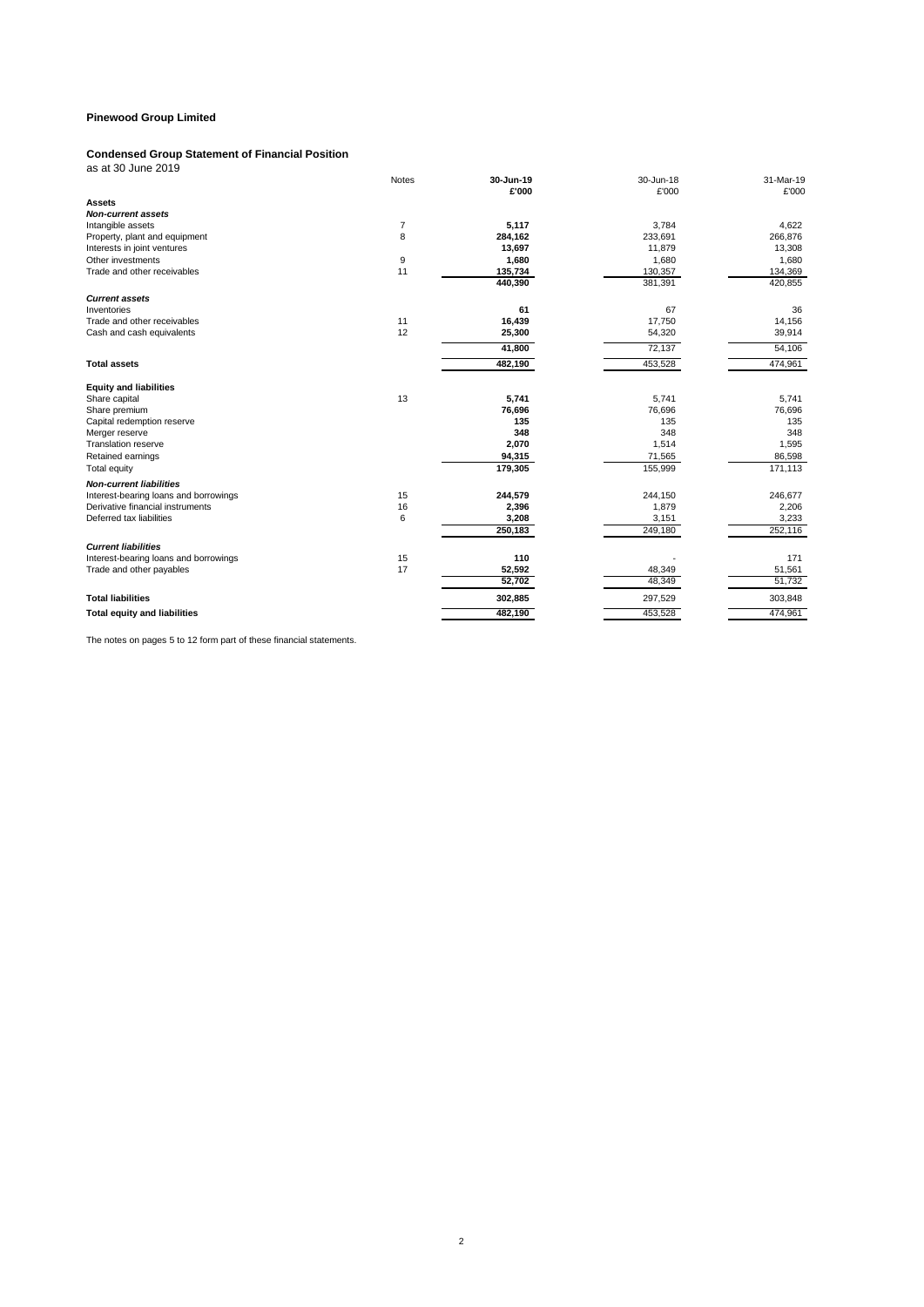## **Condensed Group Statement of Cash Flows**

| 3 month period<br>to 30-June-2019                                                                                                                   | 3 month period<br>to 30-June-2018                  | Year ended<br>31-Mar-19                              |  |
|-----------------------------------------------------------------------------------------------------------------------------------------------------|----------------------------------------------------|------------------------------------------------------|--|
| £'000<br><b>Notes</b>                                                                                                                               | £'000                                              | £'000                                                |  |
| 9,751                                                                                                                                               | 8,239                                              | 27,380                                               |  |
| Adjustments to reconcile profit on ordinary activities before taxation to net cash flows:<br>2,362<br>(28)<br>(1, 437)<br>4<br>5<br>3,052<br>13,700 | 2,287<br>(3)<br>731<br>(1, 393)<br>2,910<br>12,771 | 9,267<br>952<br>1,414<br>(5,679)<br>11,879<br>45,213 |  |
| (2, 585)<br>(25)<br>(1, 466)<br>9,624                                                                                                               | 9,818<br>6<br>(3,067)<br>19,528                    | 12,066<br>25<br>(4, 556)<br>52,748                   |  |
| (4,919)<br>15<br>788<br>(1, 443)<br>4,065                                                                                                           | (4,665)<br>29<br>847<br>(790)<br>14,949            | (10, 171)<br>732<br>901<br>(4,649)<br>39,561         |  |
|                                                                                                                                                     |                                                    |                                                      |  |
| (18,064)<br>(635)<br>(18, 699)                                                                                                                      | (1,738)<br>(1,016)<br>(2,754)                      | 48<br>(37, 925)<br>(1,258)<br>(2,942)<br>(42,077)    |  |
| (61)<br>(61)                                                                                                                                        | (188)<br>(730)<br>(918)                            | (613)<br>(613)                                       |  |
| (14, 695)<br>81<br>39,914                                                                                                                           | 11,277<br>43,043                                   | (3, 129)<br>43,043<br>39.914                         |  |
|                                                                                                                                                     | 25,300<br>12                                       | 54,320                                               |  |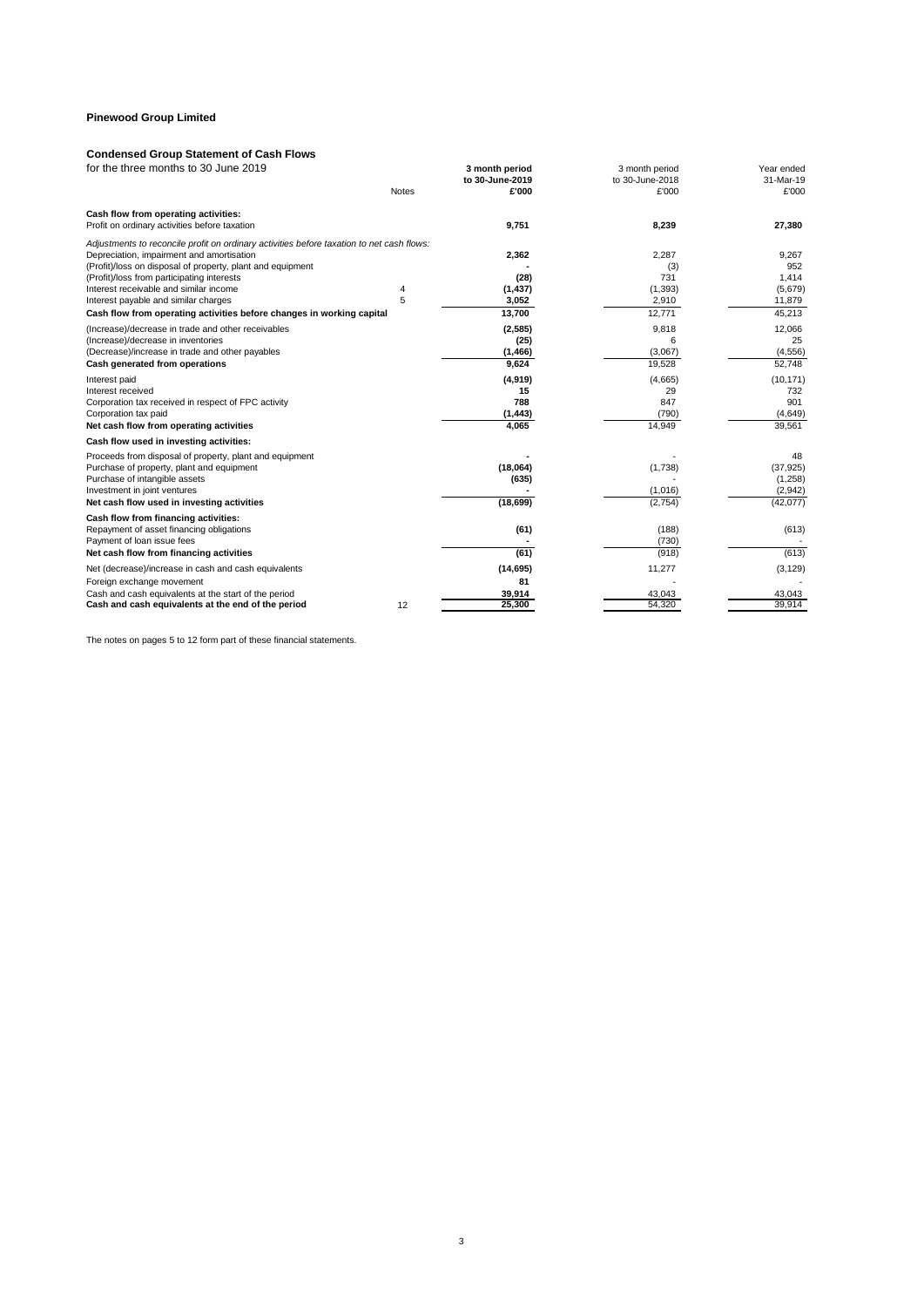| <b>Condensed Reconciliation of Movement in Net Debt</b> | 3 month period           | 3 month period           | Year ended         |
|---------------------------------------------------------|--------------------------|--------------------------|--------------------|
| for the three months to 30 June 2019                    | to 30-June-2019<br>£'000 | to 30-June-2018<br>£'000 | 31-Mar-19<br>£'000 |
| (Decrease) / Increase in cash and cash equivalents      | (14, 695)                | 11.277                   | (3, 129)           |
| Foreign exchange movement                               | 81                       |                          |                    |
| Payment of interest on loan notes                       | 4.688                    | 4.375                    | 9.063              |
| Repayments of asset financing obligations               | 61                       | 175                      | 553                |
| Amortisation of loan issue costs                        |                          |                          | (14)               |
| Interest accrued on loan notes                          | (2,590)                  | (2,577)                  | (10, 327)          |
| Movement in net debt                                    | (12, 455)                | 13.250                   | (3,854)            |
| Net debt at the start of the period                     | (206, 934)               | (203,080)                | (203,080)          |
| Net debt at the end of the period                       | (219, 389)               | (189, 830)               | (206, 934)         |
| Net debt at end of period excluding restricted cash     | (219, 828)               | (191,076)                | (207, 044)         |

#### **Condensed Group Statement of Changes in Equity**

for the three months to 30 June 2019

|                                                       | Share capital<br>£'000 | Share premium<br>£'000 | <b>Translation reserve</b><br>£'000 | £'000  | Other reserves Retained earnings<br>£'000 | <b>Total equity</b><br>£'000 |
|-------------------------------------------------------|------------------------|------------------------|-------------------------------------|--------|-------------------------------------------|------------------------------|
| At 01 April 2018                                      | 5,741                  | 76,696                 | 786                                 | 483    | 65,277                                    | 148,983                      |
| Profit for the year                                   |                        |                        |                                     |        | 21,321                                    | 21,321                       |
| Translation reserve movement                          |                        |                        | 809                                 |        |                                           | 809                          |
| Total comprehensive income for the<br>year            |                        |                        | 809                                 |        | 21,321                                    | 22,130                       |
| At 31 March 2019                                      | 5,741                  | 76,696                 | 1.595                               | 483    | 86,598                                    | 171,113                      |
| At 01 April 2019                                      | 5,741                  | 76,696                 | 1,595                               | 483    | 86,598                                    | 171,113                      |
| Profit for the period<br>Translation reserve movement |                        | ۰                      | 475                                 |        | 7,717                                     | 7,717<br>475                 |
| Total comprehensive income for the period             | ٠                      | ٠                      | 475                                 | ٠      | 7,717                                     | 8,192                        |
| At 30 June 2019                                       | 5,741                  | 76,696                 | 2,070                               | 483    | 94,315                                    | 179,305                      |
| At 01 April 2018                                      | 5,741                  | 76,696                 | 786                                 | 483    | 65,277                                    | 148,983                      |
| Profit for the period<br>Translation reserve movement |                        |                        | 728                                 |        | 6,288                                     | 6,288<br>728                 |
| Total comprehensive income for the period             |                        | $\sim$                 | 728                                 | $\sim$ | 6,288                                     | 7,016                        |
| At 30 June 2018                                       | 5,741                  | 76,696                 | 1,514                               | 483    | 71,565                                    | 155,999                      |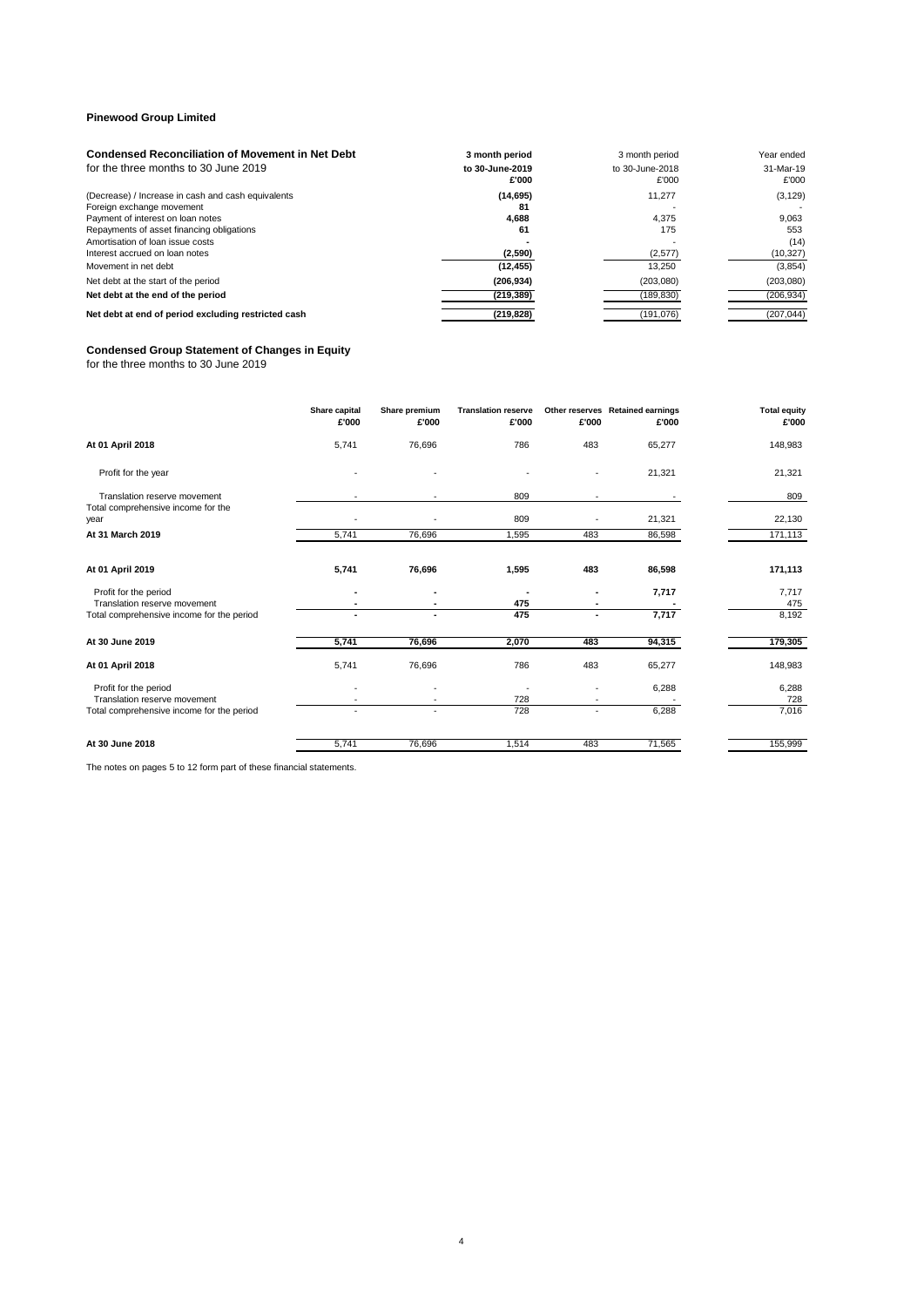#### **Notes to the Condensed Consolidated Financial Statements**

for the period ended 30 June 2019

#### **1 Turnover and segment information**

The Group identifies its operating segments based on a combination of factors, including the nature and type of service provided and differences in regulatory environment. Operating segments are aggregated where there is a high degree of consistency across these factors, and the segments have similar economic characteristics. Operating<br>segments are reported in a manner consistent with the in

Historically the Group had determined it has two reportable segments, Media Services, which provides studio and related services to the film, television and wider creative industries, and Media Investment, which provides content investment and production services, principally to the film industry. Following the cessation of Media Investment<br>activity in the year ending 31 March 2018, revenue

| 2 | <b>Exceptional items of expense</b> | 3 month period | 3 month period           | Year ended |
|---|-------------------------------------|----------------|--------------------------|------------|
|   |                                     | ended 30 June  | ended 30 June            | 31 March   |
|   |                                     | 2019           | 2018                     | 2019       |
|   |                                     | £'000          | £'000                    | £'000      |
|   | Restructuring costs                 | 79             | $\overline{\phantom{a}}$ | 873        |

*Restructuring costs*

Restructuring reorganisation costs above of £0.1 million in the current year relate to the ceased activities in the Picture Services business. Costs of £873k were incurred in the prior period to June 2018 in relation to streamlining and changes to the management structure.

|                                                            | 3 month period | 3 month period | Year ended |
|------------------------------------------------------------|----------------|----------------|------------|
| <b>Operating profit</b>                                    | ended 30 June  | ended 30 June  | 31 March   |
|                                                            | 2019           | 2018           | 2019       |
| Operating profit is stated after charging/(crediting):     | £'000          | £'000          | £'000      |
| Depreciation of property, plant and equipment              | 2.222          | 2.147          | 8.707      |
| (Gain) / Loss on disposal of property, plant and equipment |                | (3)            | 952        |
| Operating lease payments                                   | 222            | 219            | 957        |
| Amortisation of goodwill                                   | 140            | 140            | 560        |
| Net foreign exchange losses / (gains)                      |                | (28)           | (97)       |

Depreciation and amortisation charges are included within cost of sales on the Statement of Comprehensive Income.

#### **4 Interest receivable and similar income**

|                                                 | 3 month period | 3 month period | Year ended |
|-------------------------------------------------|----------------|----------------|------------|
|                                                 | ended 30 June  | ended 30 June  | 31 March   |
|                                                 | 2019           | 2018           | 2019       |
|                                                 | £'000          | £'000          | £'000      |
| On financial assets measured at amortised cost: |                |                |            |
| Interest receivable from joint ventures         |                |                | 24         |
| Loan interest receivable                        | 1,371          | 1,309          | 5,325      |
| Bank interest receivable                        |                | 29             | 102        |
|                                                 | 1,378          | 1.338          | 5,451      |
| On financial assets measured at fair value:     |                |                |            |
| Loan interest receivable                        | 59             | 55             | 228        |
|                                                 | 1.437          | 1.393          | 5.679      |

#### **5 Interest payable and similar charges**

|                                                          | 3 month period | 3 month period | Year ended |
|----------------------------------------------------------|----------------|----------------|------------|
|                                                          | ended 30 June  | ended 30 June  | 31 March   |
|                                                          | 2019           | 2018           | 2019       |
|                                                          | £'000          | £'000          | £'000      |
| On financial instruments measured at amortised cost:     |                |                |            |
| Bank loan and overdraft interest                         | 110            |                | 383        |
| Loan interest payable                                    | 2,590          | 2,625          | 10,346     |
|                                                          | 2,700          | 2,625          | 10.729     |
| On financial instruments measured at fair value:         |                |                |            |
| Interest rate hedging                                    | 142            | 168            | 639        |
| Fair value movements of derivative financial instruments | 190            | 99             | 425        |
|                                                          | 332            | 267            | 1,064      |
| Not on financial instruments:                            |                |                |            |
| Finance lease interest                                   | 12             | 17             | 60         |
| Other interest paid                                      |                |                | 26         |
|                                                          | 20             | 18             | 86         |
|                                                          | 3,052          | 2,910          | 11,879     |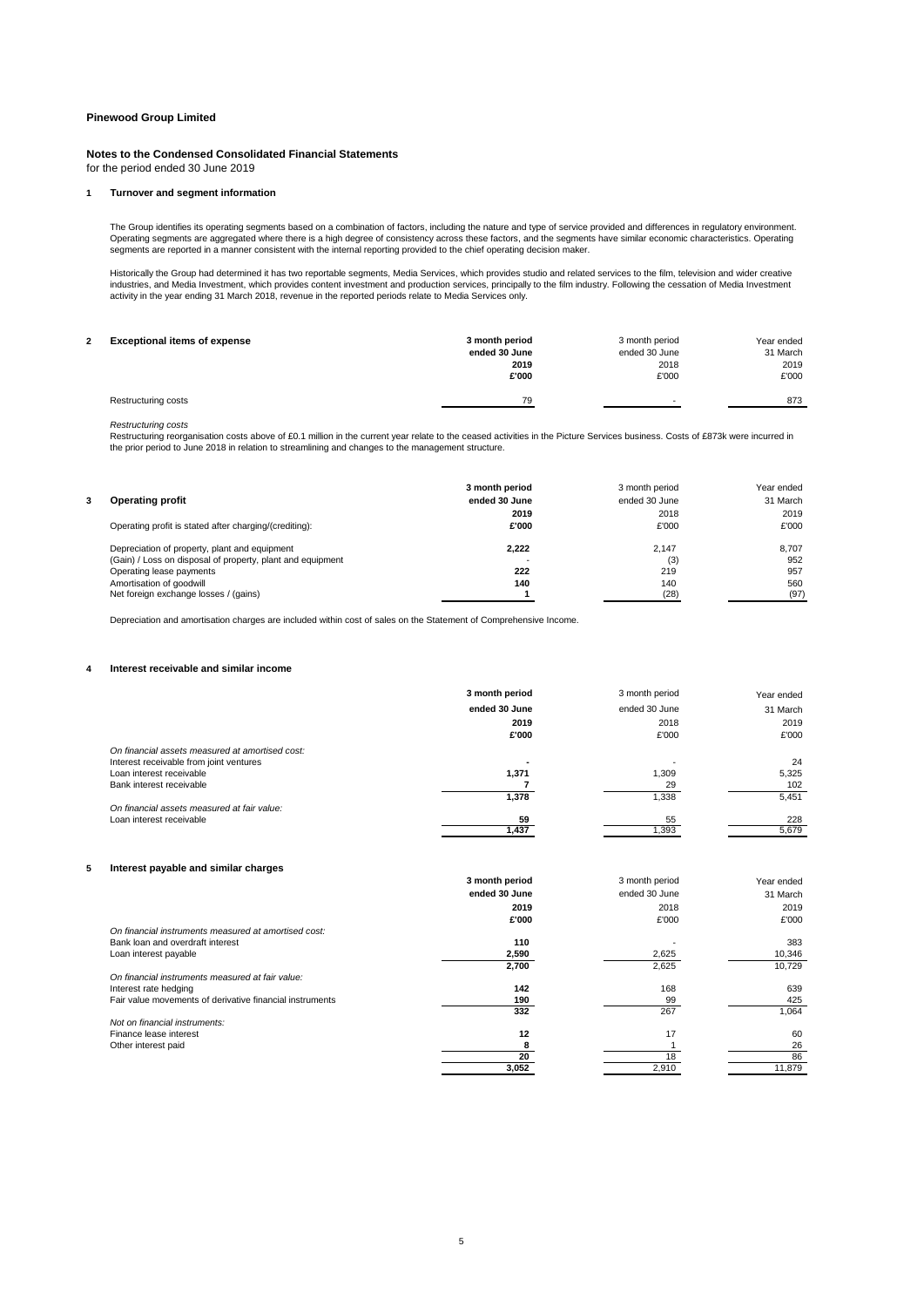## **Notes to the Condensed Consolidated Financial Statements (continued)**

for the period ended 30 June 2019

| 6 | Tax on profit on ordinary activities                              | 3 month period          |                    | 3 month period   | Year ended   |
|---|-------------------------------------------------------------------|-------------------------|--------------------|------------------|--------------|
|   |                                                                   | ended 30 June           |                    | ended 30 June    | 31 March     |
|   | (a) Analysis of charge for the year:                              | 2019                    |                    | 2018             | 2019         |
|   |                                                                   | £'000                   |                    | £'000            | £'000        |
|   | <b>Current tax:</b>                                               |                         |                    |                  |              |
|   | UK corporation tax charge                                         | 1,809                   |                    | 1.604            | 5,326        |
|   | Amounts payable for Group tax loss relief                         | 255                     |                    | 296              | 1,020        |
|   | Foreign corporation tax                                           | 11                      |                    | 10               | 36           |
|   | Foreign tax suffered                                              |                         |                    | 24               | 81           |
|   | UK film tax relief                                                |                         |                    | (4)              | (14)         |
|   | Double taxation credit                                            |                         |                    | (15)             | (50)         |
|   | Amounts under provided in previous years                          |                         |                    |                  | (415)        |
|   |                                                                   | 2,075                   |                    | 1.915            | 5.984        |
|   | Deferred tax:                                                     |                         |                    |                  |              |
|   | Relating to origination and reversal of temporary differences     | (41)                    |                    | 36               | 124          |
|   | Effect of change in deferred tax rates                            |                         |                    | ÷.               |              |
|   | Amounts (under)/over provided in previous years                   |                         |                    |                  | (49)         |
|   |                                                                   | (41)                    |                    | 36               | 75           |
|   |                                                                   |                         |                    |                  |              |
|   | Tax charge in the Group income statement                          | 2,034                   |                    | 1,951            | 6,059        |
|   | b) Reconciliation of the total tax charge                         |                         |                    |                  |              |
|   |                                                                   |                         |                    |                  |              |
|   | Accounting (loss)/profit before corporation tax                   | 9,751                   |                    | 8,239            | 27,380       |
|   | (Loss)/profit on ordinary activities multiplied by UK rate of 19% | 1,853                   |                    | 1,565            | 5,202        |
|   | Adjustments in respect of:                                        |                         |                    |                  |              |
|   | Corporation tax (over)/under provided in previous years           |                         |                    |                  | (442)        |
|   | Film tax credit                                                   | Ĭ.                      |                    | (4)              | (14)         |
|   | Deferred tax over provided in previous years                      |                         |                    |                  | (49)         |
|   | Non allowable depreciation on buildings                           | 169                     |                    | 185              | 635          |
|   | Other non allowable expenses                                      | 5                       |                    | 94               | 332          |
|   | Unrelieved tax losses and other deductions arising                |                         |                    | 159              | 545          |
|   | Overseas tax at higher rate                                       | $\overline{\mathbf{c}}$ |                    | (34)             | (116)        |
|   | Land remediation relief                                           |                         |                    |                  |              |
|   | Benefit of losses arising in Picture HoldCo Limited               | (255)                   |                    | (296)            | (1,020)      |
|   | Amounts payable for group tax losses                              | 255                     |                    | 296              | 1,020        |
|   | Effect of rate change on provision for deferred taxation          | 5                       |                    |                  | (9)          |
|   | Double tax relief                                                 |                         |                    | (15)             | (50)         |
|   | Other adjustments                                                 |                         |                    | 1                | 25           |
|   | Corporation tax expense reported in the Group income statement    | 2,034                   |                    | 1,951            | 6,059        |
|   |                                                                   |                         |                    |                  |              |
|   |                                                                   | Opening                 |                    | Charged to       | Closing      |
|   |                                                                   | balance                 |                    | Income           | balance      |
|   |                                                                   | 01 April 2018           |                    | <b>Statement</b> | 30 June 2018 |
|   | c) Deferred tax                                                   | £'000                   |                    | £'000            | £'000        |
|   | Accelerated capital allowances                                    | 3.676                   |                    | 36               | 3,712        |
|   | Short-term temporary differences                                  | (896)                   |                    |                  | (896)        |
|   | Fair value adj on stepped acquisition (SSPP)                      | 335                     |                    |                  | 335          |
|   | Net deferred tax liability                                        | 3,115                   |                    | 36               | 3,151        |
|   |                                                                   |                         |                    |                  |              |
|   |                                                                   | Opening                 | <b>Credited to</b> |                  | Closing      |
|   |                                                                   | balance                 | Income             |                  | balance      |
|   |                                                                   | 01 April 2019           | <b>Statement</b>   | Forex            | 30 June 2019 |
|   | c) Deferred tax                                                   | £'000                   | £'000              | £'000            | £'000        |
|   | Accelerated capital allowances                                    | 3,751                   | (41)               | 16               | 3,726        |
|   | Short-term temporary differences                                  | (853)                   |                    |                  | (853)        |
|   | Fair value adj on stepped acquisition (SSPP)                      | 335                     |                    | $\overline{a}$   | 335          |
|   |                                                                   |                         |                    |                  |              |
|   | Net deferred tax liability                                        | 3,233                   | (41)               | 16               | 3,208        |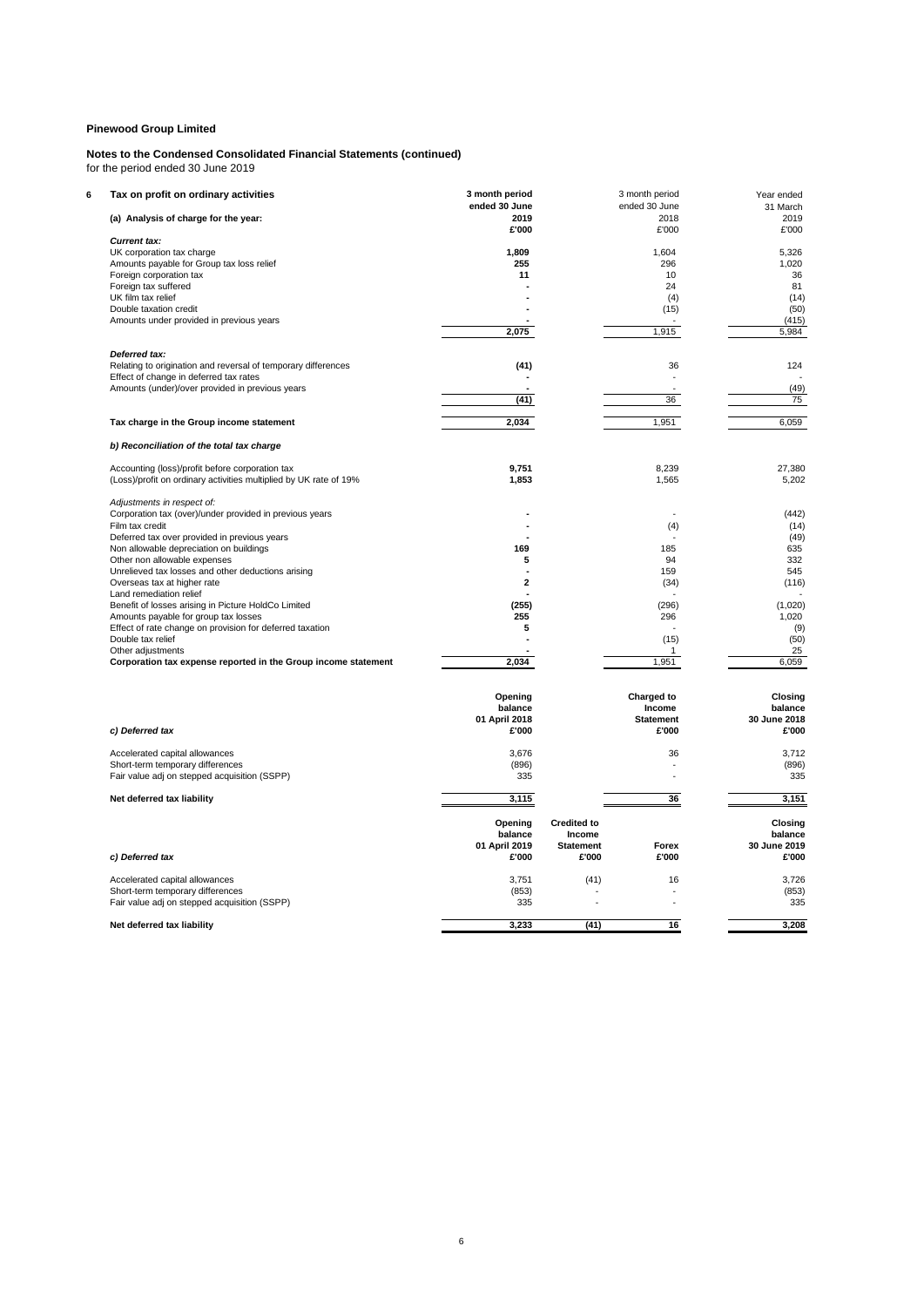**Notes to the Condensed Consolidated Financial Statements (continued)** for the period ended 30 June 2019

| 7 | Intangible assets          | Software<br>£'000            | Goodwill<br>£'000 | Total<br>£'000 |
|---|----------------------------|------------------------------|-------------------|----------------|
|   | Cost                       |                              |                   |                |
|   | At 31 March 2018           | $\qquad \qquad \blacksquare$ | 5,604             | 5,604          |
|   | <b>Additions</b>           | ٠                            |                   |                |
|   | At 30 June 2018            | $\blacksquare$               | 5,604             | 5,604          |
|   | <b>Additions</b>           | 1,258                        |                   | 1,258          |
|   | At 31 March 2019           | 1,258                        | 5,604             | 6,862          |
|   | <b>Additions</b>           | 635                          |                   | 635            |
|   | At 30 June 2019            | 1,893                        | 5,604             | 7,497          |
|   | <b>Amortisation</b>        |                              |                   |                |
|   | At 31 March 2018           | ٠                            | 1,680             | 1,680          |
|   | Provided during the period |                              | 140               | 140            |
|   | At 30 June 2018            | ٠                            | 1,820             | 1,820          |
|   | Provided during the period |                              | 420               | 420            |
|   | At 31 March 2019           | $\blacksquare$               | 2,240             | 2,240          |
|   | Provided during the period |                              | 140               | 140            |
|   | At 30 June 2019            |                              | 2,380             | 2,380          |
|   | Net book value             |                              |                   |                |
|   | At 30 June 2019            | 1,893                        | 3,224             | 5,117          |
|   | At 30 March 2019           | 1.258                        | 3,364             | 4,622          |
|   | At 30 June 2018            | ÷                            | 3,784             | 3,784          |
|   | At 31 March 2018           | -                            | 3,924             | 3,924          |

Goodwill has been acquired through business combinations.

Following a review for indicators of impairment at the reporting date, it was determined that there were no indicators that the carrying value exceeded the recoverable amount.

Software relates to an asset under the course of construction and as such is not being amortised.

#### **8 Property, plant and equipment**

|                                                                                                                                                                                                                                                  | <b>Freehold land</b><br>and buildings<br>£'000                           | Leasehold<br>improvements<br>£'000        | <b>Fixtures, fittings</b><br>and equipment<br>£'000                          | Assets under<br>construction<br>£'000 | Total<br>£'000                                                                   |
|--------------------------------------------------------------------------------------------------------------------------------------------------------------------------------------------------------------------------------------------------|--------------------------------------------------------------------------|-------------------------------------------|------------------------------------------------------------------------------|---------------------------------------|----------------------------------------------------------------------------------|
| Cost                                                                                                                                                                                                                                             |                                                                          |                                           |                                                                              |                                       |                                                                                  |
| At 31 March 2018                                                                                                                                                                                                                                 | 262,969                                                                  | 179                                       | 44,831                                                                       | 1,303                                 | 309,282                                                                          |
| Additions                                                                                                                                                                                                                                        | 1,229                                                                    |                                           | 453                                                                          | 715                                   | 2,397                                                                            |
| Reclassification                                                                                                                                                                                                                                 |                                                                          |                                           |                                                                              |                                       |                                                                                  |
| <b>Disposals</b>                                                                                                                                                                                                                                 |                                                                          |                                           |                                                                              |                                       |                                                                                  |
| At 30 June 2018                                                                                                                                                                                                                                  | 264.198                                                                  | 179                                       | 45,284                                                                       | 2.018                                 | 311,679                                                                          |
| <b>Additions</b>                                                                                                                                                                                                                                 | 9,826                                                                    |                                           | 1,715                                                                        | 29,204                                | 40.745                                                                           |
| Reclassification                                                                                                                                                                                                                                 | (13)                                                                     |                                           |                                                                              | 13                                    |                                                                                  |
| Revaluations                                                                                                                                                                                                                                     |                                                                          |                                           |                                                                              |                                       |                                                                                  |
| <b>Disposals</b>                                                                                                                                                                                                                                 | (1,033)                                                                  | (179)                                     | (378)                                                                        |                                       | (1,590)                                                                          |
| At 31 March 2019                                                                                                                                                                                                                                 | 272,978                                                                  | ٠                                         | 46,621                                                                       | 31,235                                | 350,834                                                                          |
| <b>Additions</b>                                                                                                                                                                                                                                 | 691                                                                      |                                           | 720                                                                          | 18.097                                | 19,508                                                                           |
| <b>Disposals</b>                                                                                                                                                                                                                                 |                                                                          |                                           | (19)                                                                         |                                       | (19)                                                                             |
| At 30 June 2019                                                                                                                                                                                                                                  | 273.669                                                                  | $\overline{a}$                            | 47.322                                                                       | 49.332                                | 370,323                                                                          |
| <b>Depreciation</b><br>At 31 March 2018<br>Provided during the period<br><b>Disposals</b><br>At 30 June 2018<br>Provided during the period<br><b>Disposals</b><br>At 31 March 2019<br>Provided during the period<br>Disposals<br>At 30 June 2019 | 44,730<br>1,521<br>46,251<br>4,603<br>(354)<br>50.500<br>1,540<br>52,040 | 26<br>2<br>28<br>4<br>(32)<br>٠<br>٠<br>٠ | 31,085<br>624<br>31,709<br>1,953<br>(204)<br>33,458<br>682<br>(19)<br>34,121 | ٠<br>٠<br>٠                           | 75,841<br>2,147<br>77,988<br>6,560<br>(590)<br>83,958<br>2,222<br>(19)<br>86,161 |
|                                                                                                                                                                                                                                                  |                                                                          |                                           |                                                                              |                                       |                                                                                  |
| Net book value<br>At 30 June 2019<br>At 30 March 2019                                                                                                                                                                                            | 221,629<br>222,478                                                       |                                           | 13,201<br>13,163                                                             | 49,332<br>31,235                      | 284,162<br>266,876                                                               |
| At 30 June 2018                                                                                                                                                                                                                                  | 217,947                                                                  | 151                                       | 13,575                                                                       | 2,018                                 | 233,691                                                                          |
| At 31 March 2018                                                                                                                                                                                                                                 | 218,239                                                                  | 153                                       | 13,746                                                                       | 1,303                                 | 233,441                                                                          |

Assets under construction at 30 June 2019, 2018 and 31 March 2019 relate to costs capitalised in respect of the development of Pinewood East and real estate optimisation activity. These are not depreciated until the development is available for use. Phase One of Pinewood East became operational on 30 June 2016.

The Group's long-term loan is secured by a floating charge over the Group's assets.

Included within Fixtures, fittings and equipment are assets held under finance leases with a net book value of £2,190,000 (2018: £2,624,000) and depreciation charged in the period of £108,000 (2018: £111,000).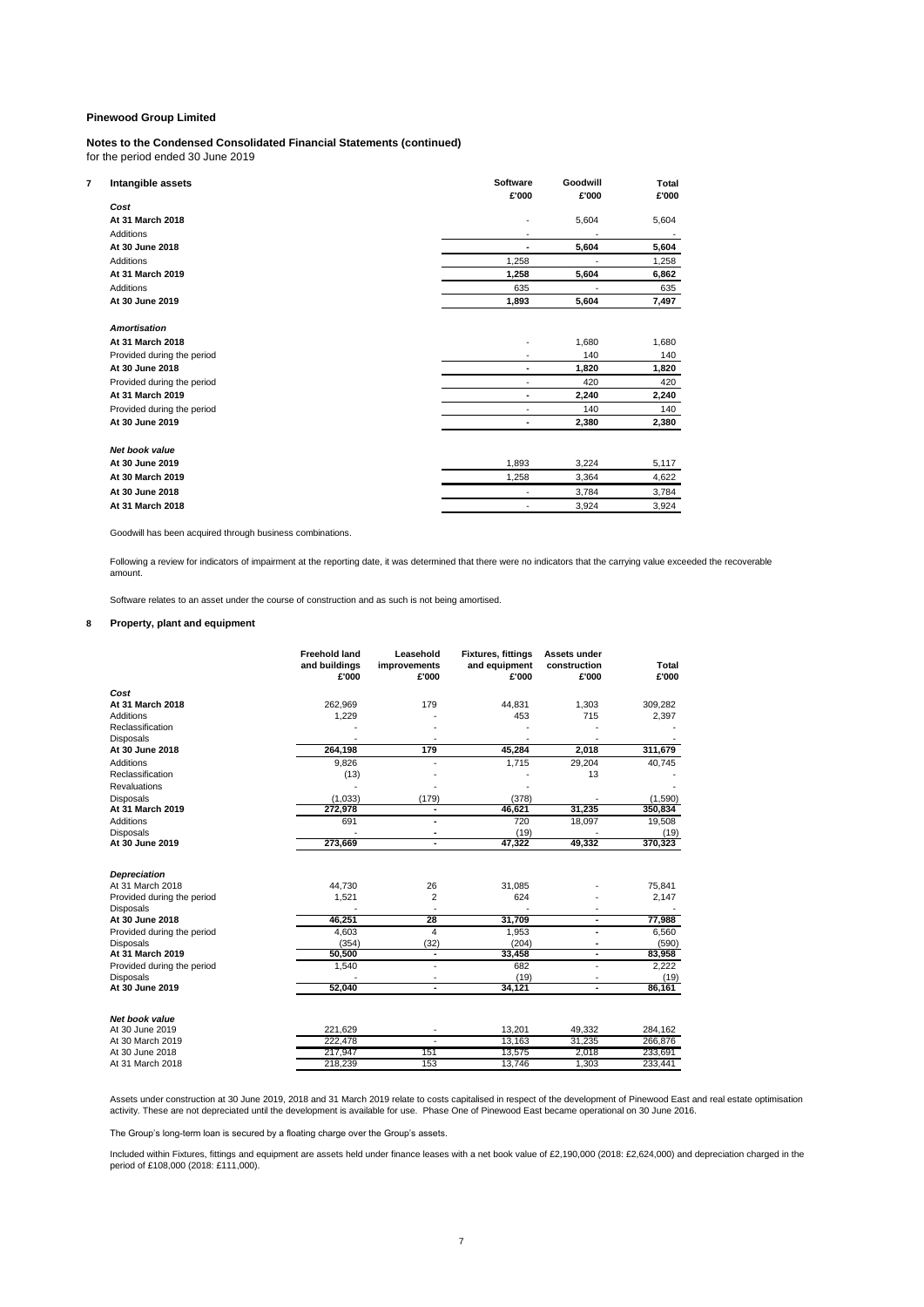#### **Notes to the Condensed Consolidated Financial Statements**

for the period ended 30 June 2019

#### **9 Other investments £'000**

| At 30 June 2018, 31 March 2019 and 30 June 2019                      |                                                                  |                                                                        |                                     |  |
|----------------------------------------------------------------------|------------------------------------------------------------------|------------------------------------------------------------------------|-------------------------------------|--|
| <b>Fair value</b><br>At 30 June 2018, 31 March 2019 and 30 June 2019 |                                                                  |                                                                        |                                     |  |
| Company name<br><b>PMBS Holding Limited</b><br>POP Global Limited    | <b>Principal Activity</b><br>Holding company<br>Film IT services | <b>Country of</b><br>incorporation<br>United Kingdom<br>United Kingdom | % equity interest<br>15.0%<br>12.5% |  |

PMBS Holding Limited owns 100% of Pinewood MBS Lighting Limited, a company that has an exclusive agreement to provide Lighting facilities at the Group's UK facilities.

The registered office of PMBS Holding Limited is: Pinewood Studios, Pinewood Road, Iver Heath, Buckinghamshire, SL0 0NH.

The registered office of POP Global Limited is: Tea Building, 56 Shoreditch High Street, London, E1 6JJ.

#### **10 Financial instruments held at fair value through profit or loss**

The carrying value of the Group's financial instruments measured at fair value through profit or loss were:

|                                                                      | 30-Jun-19 | 30-Jun-18 | 31-Mar-19 |
|----------------------------------------------------------------------|-----------|-----------|-----------|
| Financial assets measured at fair value through profit or loss:      | £'000     | £'000     | £'000     |
| Other investments (Note 9)                                           | 1.680     | 1.680     | 1.680     |
| Loan notes receivable (Note 11)                                      | 2,395     | 2,588     | 2,336     |
| <b>Fair value</b>                                                    | 4,075     | 4,268     | 4.016     |
|                                                                      |           |           |           |
| Financial liabilities measured at fair value through profit or loss: | £'000     | £'000     | £'000     |
| Derivatives (Note 16)                                                | 2,396     | 1.879     | 2.206     |
| <b>Fair value</b>                                                    | 2.396     | .879      | 2.206     |

Total gains/(losses) on financial instruments held at fair value through profit and loss on the group statement of comprehensive income were

|                       | 3 month period | 3 month period | Year ended |
|-----------------------|----------------|----------------|------------|
|                       | ended 30 June  | ended 30 June  | 31 March   |
|                       | 2019           | 2018           | 2019       |
|                       | £'000          | £'000          | £'000      |
| Derivatives (Note 16) | (190)          | (99)           | (425)      |
| Total (losses)        | (190)          | (99)           | (425)      |

#### *Other investments (Equity)*

The fair value of the equity has been calculated by using a discounted cashflow model. The key inputs in respect of the discounted cashflow model are the discount factor of 10.6%, deemed to be a market rate reflecting the risks associated with the asset, the projected annual cash flows and a terminal growth rate of 1.3%.

#### *Loan notes receivable*

The fair value calculations for the loan use eight year income projections and assume an 8% coupon on the loan is rolled into the loan balance. The par value of the loan notes is £2.4 million and the fair value exercise with the assumptions noted below results in a fair value that is in line with this par value. The key assumptions used in the<br>value in use calculations are:

#### *Discount rate*

The discount rate reflects the current market assessment of the risks specific to the financial instrument. The discount rate was calculated using the Group's cost of debt. The discount rate used for all periods presented of 8%.

#### *Income from operations*

Income projections are fixed using an interest coupon of 8% on the loan notes.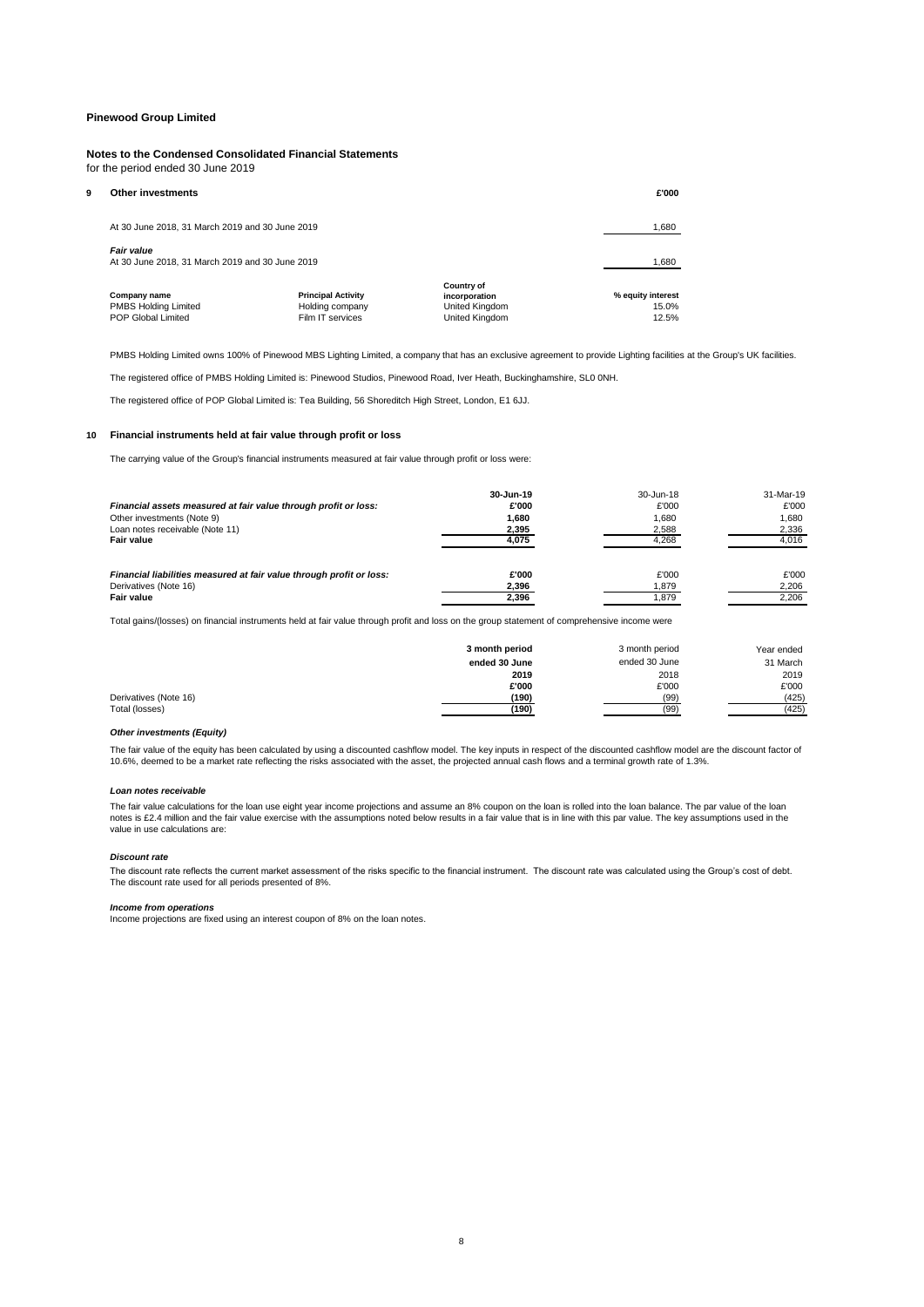**Notes to the Condensed Consolidated Financial Statements (continued)** for the period ended 30 June 2019

#### **11 Trade and other receivables**

|                                               | 3 month period | 3 month period | Year ended |
|-----------------------------------------------|----------------|----------------|------------|
|                                               | ended 30 June  | ended 30 June  | 31 March   |
|                                               | 2019           | 2018           | 2019       |
|                                               | £'000          | £'000          | £'000      |
| Amount falling due within one year:           |                |                |            |
| Trade receivables - Media services            | 8,969          | 10.690         | 9,096      |
| Trade receivables - Film production companies | 34             | 34             | 109        |
| Prepayments and other receivables             | 5,041          | 4.438          | 2,615      |
| Loan notes receivable                         | 2,395          | 2,588          | 2.336      |
|                                               | 16,439         | 17.750         | 14.156     |
| Amount falling due after more than one year:  |                |                |            |
| Loans due from parent undertakings            | 135,734        | 130,357        | 134,369    |
|                                               | 135,734        | 130,357        | 134.369    |
|                                               | 152.173        | 148.107        | 148.525    |

Loan notes receivable of £2,395,000 (30 June 2018: £2,588,000) are due for repayment by 1 January 2025. Interest, which is rolled up, is charged at 8% and is payable in June and December each year.

Following management's review of assets for impairment, trade receivables above are stated net of a provision of £229,000 (Q1 2018: £604,000) against bad debts. In the quarter ended 30 June 2019 amounts of £377,000 (Q1 2018: £12,000) were credited to the income statement and are included within administrative expenses in respect of quarter ended 30 June 2019 amounts of £377,000 (Q1 2018: bad debt, following the receipt of cash.

Loans due from parent undertakings are due for repayment on 1 December 2023 and carry interest charged at 4.05% (2018: 4.05%).

#### **12 Cash and cash equivalents**

Included within the cash and cash equivalents balance per the statement of financial position at the reporting date are amounts unavailable for general use. These amounts relate to funds reserved solely for use in the production of specific Media Investment Film production company operations.

|                                      | 30-Jun-19 | 30-Jun-18 | 31-Mar-19 |
|--------------------------------------|-----------|-----------|-----------|
|                                      | £'000     | £'000     | £'000     |
| Cash available for general use       | 24,861    | 53,074    | 39,804    |
| Restricted cash and cash equivalents | 439       | 1.246     | 110       |
| Net cash and cash equivalents        | 25.300    | 54.320    | 39.914    |
|                                      |           |           |           |
|                                      |           |           |           |

#### **13 Share capital**

| Issued, called up and fully paid       | 30-Jun-19 | 30-Jun-18 | 31-Mar-19 |
|----------------------------------------|-----------|-----------|-----------|
|                                        | £'000     | £'000     | £'000     |
| 57,409,926 Ordinary shares of 10p each | 5.741     | 5.741     | 5.741     |

The Ordinary shares, which carry no right to fixed income, each carry the right to one vote at general meetings of the Company.

#### **14 Reserves**

*Share premium*

Consideration received for shares issued above their nominal value net of transaction costs.

#### *Other reserves*

Other reserves represent Capital redemption reserve £135,000 and Merger reserve £348,000.

#### *Capital redemption reserve*

The capital redemption reserve represents in accordance with section 733 of the Companies Act 2006 relating to the cancellation of shares.

#### *Merger reserve*

On acquiring Shepperton Studios Limited the Company issued ordinary shares as part of the consideration. Merger relief was taken in accordance with Section 131 of the<br>Companies Act 1985 (since succeeded by Section 612 of C

#### *Translation reserve*

Cumulative effect of the effect of foreign currency translation of operations with a functional currency other than Sterling in line with the Group's foreign currency translation accounting policy.

#### *Retained earnings*

Cumulative profit and loss net of distributions to owners.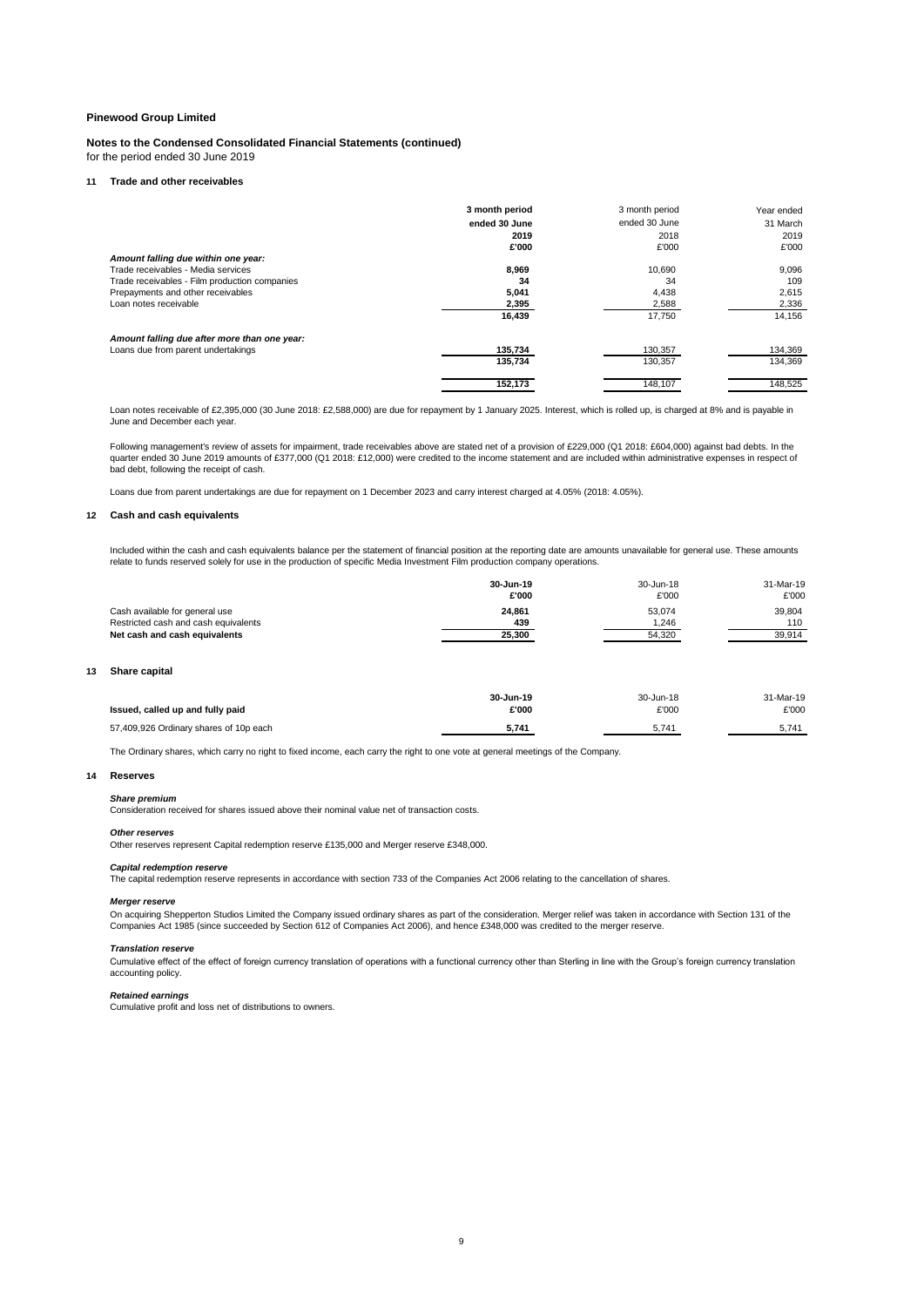## **Notes to the Condensed Consolidated Financial Statements (continued)**

for the period ended 30 June 2019

#### **15 Interest bearing loans and borrowings**

|                                                                        |       |                 | 30-Jun-19 | 30-Jun-18 | 31-Mar-19 |
|------------------------------------------------------------------------|-------|-----------------|-----------|-----------|-----------|
|                                                                        |       |                 | £'000     | £'000     | £'000     |
|                                                                        |       | Maturity        |           |           |           |
| <b>Current borrowings</b>                                              |       |                 |           |           |           |
| Bank overdraft                                                         | (i)   | Annual renewal  |           |           |           |
| Asset financing                                                        |       |                 | 110       |           | 171       |
| <b>Non-current borrowings</b>                                          |       |                 |           |           |           |
| Term loan facility                                                     | (iii) | 29 May 2019     | -         |           |           |
| Revolving credit facility                                              | (ii)  | 1 June 2023     |           |           |           |
| Asset financing                                                        | (iii) | 5 November 2019 |           | 549       |           |
| Loan notes                                                             | (iv)  | 1 December 2023 | 245,847   | 244,883   | 247,945   |
| Non-current drawn loan facilities                                      |       |                 | 245,847   | 245,432   | 247,945   |
| Secured bank loan arrangement costs                                    |       |                 | (1,268)   | (1,282)   | (1,268)   |
|                                                                        |       |                 | 244,579   | 244,150   | 246,677   |
| Total current and non-current interest-bearing loans and<br>borrowings |       |                 | 244,689   | 244,150   | 246,848   |

The effective interest rates of the above loans and borrowings are: (i) Revolving credit facility - LIBOR plus variable margin; (ii) Loan notes - 4.28%.

On 13 December 2017, a refinancing of the Group was completed. At this date, the Group's existing drawn senior facilities, which were £97.5 million, were repaid in full and<br>£250 million of new 3.75% Senior Secured Notes d reporting date of 31 March 2019, the principal balance of £127.5 million was still outstanding and £6.9 million (2018: £1.5 million) of interest accrued on the balance is included within receivables due after more than one year.

On 13 December 2017, the Group completed a super senior revolving credit facility of £50 million which is available to draw down until 1 May 2023 with Barclays Bank plc,<br>Credit Suisse AG London Branch, HSBC Bank plc and Ll overdraft facility.

Directly attributable costs of £6.4 million were recognised at the inception of the £250 million loan notes and are being amortised as part of the effective interest rate method in accordance with the Group's accounting policy.

These facilities are secured on certain of the principal assets of the Group.

#### *Asset financing facility*

The asset financing facility comprises of both a sterling chattel mortgage facility and a finance lease facility which are over a fixed term with fixed monthly payments and are secured over identifiable assets of an equal value. These assets are classified as 'Fixtures, fittings and equipment' within 'Property, plant and equipment' in the statement of financial position.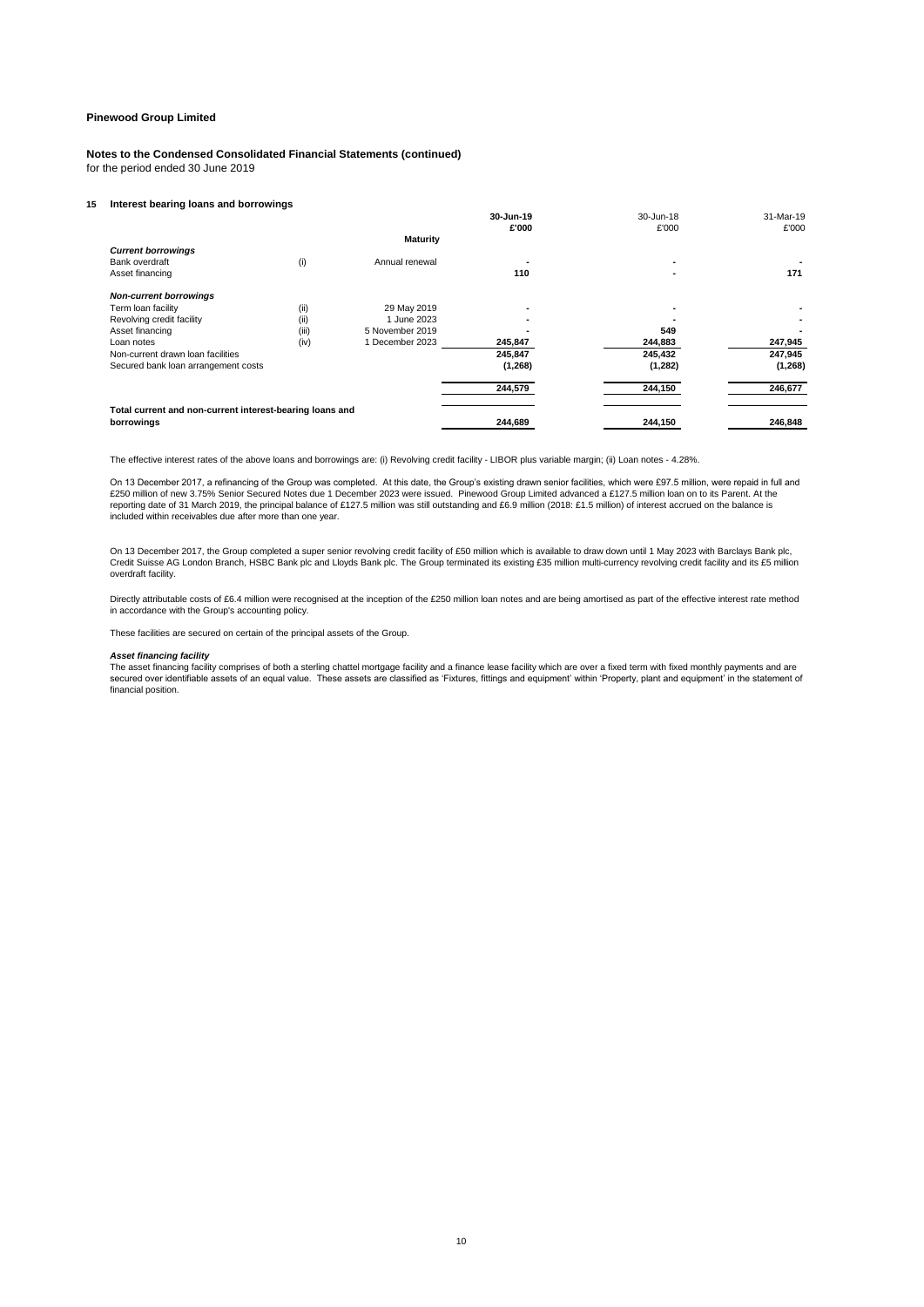**Notes to the Condensed Consolidated Financial Statements (continued)** for the period ended 30 June 2019

#### **15 Interest bearing loans and borrowings (continued)**

*Borrowing facilities* The available but undrawn committed facilities are as follows:

| At 30 June 2019                            | Within 1 year<br>£'000 | 1-4 years<br>£'000 | $5+$ years<br>£'000  | <b>Total</b><br>£'000 |
|--------------------------------------------|------------------------|--------------------|----------------------|-----------------------|
| <b>Facilities:</b>                         |                        |                    |                      |                       |
| Bank overdraft                             |                        |                    |                      |                       |
| Revolving credit facility                  |                        | 50,000             |                      | 50,000                |
| Development facility                       |                        |                    |                      |                       |
| Asset financing facility                   | 110                    |                    |                      | 110                   |
| Loan notes                                 |                        | 250,000            |                      | 250,000               |
| <b>Total facilities</b>                    | 110                    | 300,000            |                      | 300,110               |
| Drawn Ioans:                               |                        |                    |                      |                       |
| Bank overdraft                             |                        |                    |                      |                       |
| Revolving credit facility                  |                        |                    |                      |                       |
| Development facility                       |                        |                    |                      |                       |
| Asset financing facility                   | (110)                  |                    |                      | (110)                 |
| Loan notes                                 |                        | (250,000)          |                      | (250,000)             |
| <b>Total drawn loans</b>                   | (110)                  | (250,000)          |                      | (250, 110)            |
| <b>Undrawn facilities:</b>                 |                        |                    |                      |                       |
| Bank overdraft                             |                        |                    |                      |                       |
| Revolving credit facility                  |                        | 50,000             |                      | 50,000                |
| Asset financing facility                   |                        |                    |                      |                       |
| Loan notes                                 |                        |                    |                      |                       |
| <b>Undrawn committed facilities</b>        |                        | 50,000             |                      | 50,000                |
|                                            |                        |                    |                      |                       |
| At 30 June 2018                            | Within 1 year<br>£'000 | 1-4 years<br>£'000 | $5 + years$<br>£'000 | <b>Total</b><br>£'000 |
| <b>Facilities:</b>                         |                        |                    |                      |                       |
| Bank overdraft                             |                        |                    |                      |                       |
| Revolving credit facility                  |                        | 50,000             |                      | 50,000                |
| Development facility                       |                        |                    |                      |                       |
| Asset financing facility                   |                        | 549                |                      | 549                   |
| Loan notes                                 |                        | 250,000            |                      | 250,000               |
| <b>Total facilities</b>                    |                        | 300,549            |                      | 300,549               |
| Drawn Ioans:                               |                        |                    |                      |                       |
| Bank overdraft                             |                        |                    |                      |                       |
| Revolving credit facility                  |                        |                    |                      |                       |
| Development facility                       |                        |                    |                      |                       |
| Asset financing facility                   |                        | (549)              |                      | (549)                 |
| Loan notes                                 | $\blacksquare$         | (250,000)          |                      | (250,000)             |
| <b>Total drawn loans</b>                   |                        | (250, 549)         |                      | (250, 549)            |
| <b>Undrawn facilities:</b>                 |                        |                    |                      |                       |
| Bank overdraft                             |                        |                    |                      |                       |
| Revolving credit facility                  |                        | 50,000             |                      | 50,000                |
| Asset financing facility                   |                        |                    |                      |                       |
| Loan notes<br>Undrawn committed facilities | $\sim$                 | 50,000             | ٠                    | 50,000                |

#### **16 Derivative financial instruments**

The Group's interest rate swaps are recognised as derivative financial instruments. Fair value movements are recognised in the income statement within interest receivable and similar income.

|                                                                                                         | <b>Maturity</b> | 30-Jun-19<br>£'000 | 30-Jun-18<br>£'000 | 31-Mar-19<br>£'000 |
|---------------------------------------------------------------------------------------------------------|-----------------|--------------------|--------------------|--------------------|
| Financial liabilities carried at fair value:<br>Non-current derivative financial instrument liabilities |                 |                    |                    | 2.206              |
|                                                                                                         |                 | 2,396<br>2,396     | .879<br>.879       | 2.206              |

#### *Interest rate swaps*

To minimise the volatility in cash flows from a change in LIBOR, the Group held interest rate swaps designated as hedges against drawn debt obligations as detailed below.

|                           | <b>Maturity</b> | 30-Jun-19<br>£'000 | 30-Jun-18<br>£'000 | 31-Mar-19<br>£'000 |
|---------------------------|-----------------|--------------------|--------------------|--------------------|
| Effective interest rate % |                 |                    |                    |                    |
| 2.00% + variable margin   | 30 April 2025   | 25,000             | 25.000             | 25,000             |
| 2.08% + variable margin   | 30 April 2022   | 25,000             | 25.000             | 25.000             |
|                           |                 | 50.000             | 50.000             | 50.000             |

The Group's economic hedges of interest rate risk are treated as derivative financial instruments and fair value movements are recognised in the income statement.

The interest swap finance costs are charged to the income statement when the swap is payable. The swaps are payable on a quarterly basis.